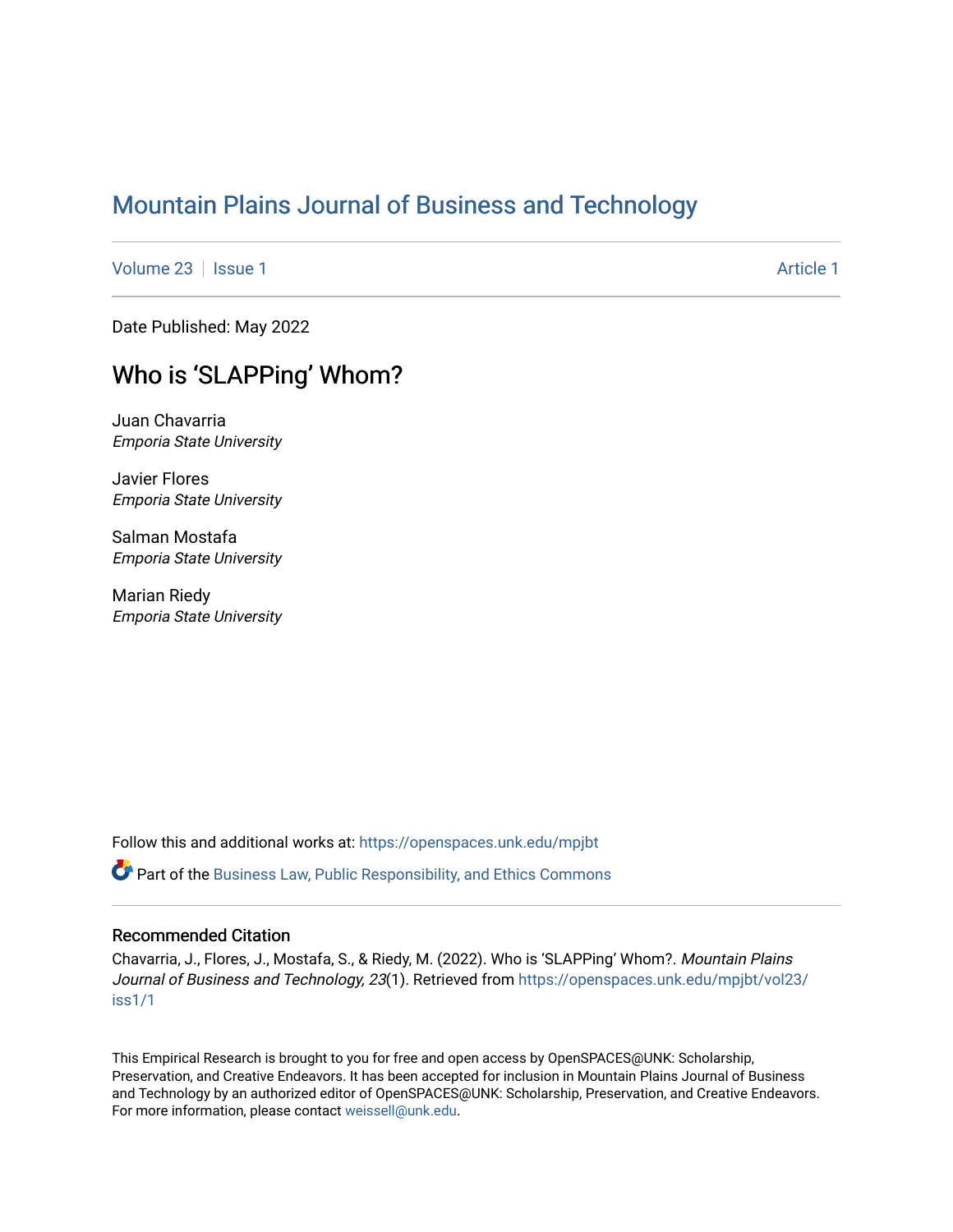# **WHO IS 'SLAPPING' WHOM?[1](#page-1-0)**

## **JUAN CHAVARRIA** EMPORIA STATE UNIVERSITY

## **JAVIER FLORES** EMPORIA STATE UNIVERSITY

## **SALMAN MOSTAFA** EMPORIA STATE UNIVERSITY

## **MARIAN RIEDY** EMPORIA STATE UNIVERSITY

#### **ABSTRACT**

A majority of the states and the District of Columbia have enacted "anti-SLAPP" statutes, which set forth a procedure for obtaining an early dismissal of a "strategic lawsuit against public participation," or a "SLAPP," as labeled by George W. Pring and Penelope Canan. These types of cases, often alleging defamation or a similar tort, should be discouraged, according to the anti-SLAPP advocates, because the true intent of the plaintiff is to "chill" speech rather than obtain compensation. The paradigm of a SLAPP is a lawsuit filed by a large, well-funded corporation against an "ordinary citizen" who has spoken out in some public forum against the interests of the business. We conducted an empirical study to determine whether this "David v Goliath" scenario holds, or to answer the question: Who is "SLAPPing" whom? Using text mining techniques, we determined that the cases do not conform to the SLAPP model.

**Keywords**: Strategic Lawsuits Against Public Participation; Anti-SLAPP; Text Mining

#### **INTRODUCTION**

A shadowy legal menace was dragged into the light, studied, and enduringly designated a "Strategic Lawsuit Against Public Participation" by George W. Pring and Penelope Canan in the late 1980's and 90's (Pring and Canan 1991; Pring 1989; Canan and Pring 1988). A "SLAPP" is a lawsuit or claim filed by a party with the primary aim of stifling political debate (Pring and Canan 1991). The intent to chill speech is "camouflaged" by the assertion of an ostensibly valid claim such as defamation, one or more of various business torts (*e.g*., interference with contract), "judicial-administrative" torts (*e.g*., malicious prosecution) or other alleged wrongdoing. The defendant speaker is saddled with the expense of litigation and, more widely, public discourse is "chilled"(Pring and Canan 1991, 947). Otherwise stated, the costs of defending such suits can deter individuals and entities from exercising their constitutional rights to petition the government and to speak out on public issues.

Legislators responded to the threat. In 1989, Washington enacted the first "Anti-SLAPP" statute.<sup>[2](#page-1-1)</sup>A majority of the states and the District of Columbia followed suit (Rome 2016, 429, 430). A federal anti-SLAPP was introduced in Congress in 2015.[3](#page-1-2)

<sup>1</sup> Submitted 23 September 2021; Revised 29 January 2022; Accepted 8 April 2022

<span id="page-1-1"></span><span id="page-1-0"></span><sup>2</sup> WASH. REV. CODE (ARCW) §§ 4.24.500 *et seq*.

<span id="page-1-2"></span><sup>&</sup>lt;sup>3</sup> The SPEAK FREE Act of 2015, H.R. 2304, 114th Cong. (2015), [https://www.congress.gov/bill/114th](https://www.congress.gov/bill/114th-congress/house-bill/2304/text)[congress/house-bill/2304/text\)](https://www.congress.gov/bill/114th-congress/house-bill/2304/text).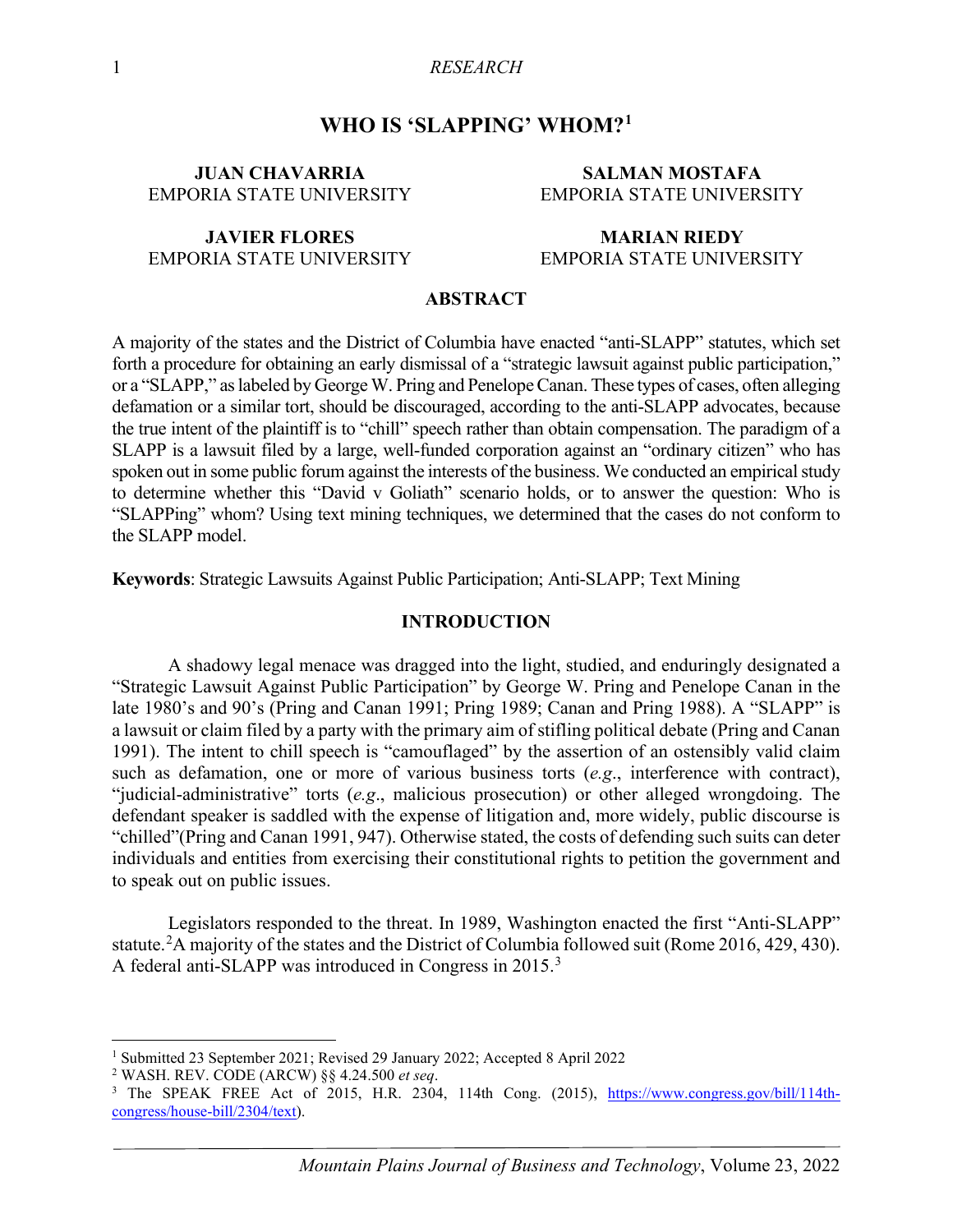California was also an early adopter, in 1993, and the California statute, including its expansive definition of protected activity, was used as a model by many states (The Sedgwick Law Firm 2011). Thus, the California statute protects any "act in furtherance of a person's right of petition or free speech" including "any written or oral statement or writing made in a place open to the public or a public forum in connection with an issue of public interest … ."[4](#page-2-0) However, in other states coverage is narrower. In New York, which has one of the narrowest scopes (Law.com 2019), for example, to qualify as a SLAPP the lawsuit must be "materially related" to speech by the defendant concerning the plaintiff's application to a "government body" for "a permit, zoning change, lease, license certificate or other entitlement for use or permission to act."[5](#page-2-1)

Although states' anti-SLAPP statutes vary in this key regard, all establish a type of procedural mechanism specifically for use by the party against whom the lawsuit is filed<sup>[6](#page-2-2)</sup> for obtaining an early dismissal of the claim by the court. Generally, the defendant must file an anti-SLAPP motion shortly after the case commences.<sup>[7](#page-2-3)</sup> The statutes typically require an expeditious decision from the trial court<sup>[8](#page-2-4)</sup> and often mandate a stay of discovery while the court entertains the motion.<sup>[9](#page-2-5)</sup> The prevailing party may recoup attorney's fees and costs.<sup>[10](#page-2-6)</sup> The overall objective is for the party defending against the SLAPP claim to obtain a prompt and relatively low-cost dismissal of the claim.

All state anti-SLAPP procedures require a heightened evidentiary showing from the claimant, relative to the stage of the proceedings. That is, if the defendant files an anti-SLAPP motion and establishes that the claim against it constitutes a SLAPP, as defined by the statute, the burden shifts to the claimant at the outset of the litigation to establish the legitimacy of the claim. Pursuant to California law, for example, if the defendant makes the required showing, the claimant

<span id="page-2-0"></span> $4$  Cal. Civ. Proc. Code § 425.16(e).

<span id="page-2-1"></span><sup>5</sup> N.Y. Civil Rights Law §76-a.

<span id="page-2-2"></span><sup>6</sup> Our research identified cases in which the plaintiff filed the anti-SLAPP motion against a defendant's counterclaim. In the typical case, however, the motion is filed by the defendant in the lawsuit.

<span id="page-2-3"></span><sup>&</sup>lt;sup>7</sup> *E.g.*, [Cal. Civ. Proc. Code § 425.16\(f\)](https://1-next-westlaw-com.emporiastate.idm.oclc.org/Link/Document/FullText?findType=L&pubNum=1000201&cite=CACPS425.16&originatingDoc=I43288526f4ac11e698dc8b09b4f043e0&refType=LQ&originationContext=document&transitionType=DocumentItem&contextData=(sc.Search)) ("The special motion may be filed within 60 days of the service of the complaint ...."); Vt. Stat. Ann. Tit. 12, § 1041(b)(2016) ("A special motion to strike under this section shall be filed with the court and served on all parties not more than 60 days after the filing of the complaint.").

<span id="page-2-4"></span> $8 E.g.,$  Cal. Civ. Proc. Code  $§$  425.16(f) ("The motion shall be scheduled by the clerk of the court for a hearing not more than 30 days after service of the motion ...."); Mass. Gen. Laws Ann. Ch. 231, § 59H ("The court shall advance any such special motion so that it may be heard and determined as expeditiously as possible."); Vt. Stat. Ann. Tit. 12, § 1041(d) ("The court shall hold a hearing on a special motion to strike not more than 30 days after service of the motion unless good cause exists for an extension.").

<span id="page-2-5"></span> $9 E.g.,$  Cal. Civ. Proc. Code § 425.16(g) ("All discovery proceedings in the action shall be stayed upon the filing of a notice of motion made pursuant to this section."); Mass. Gen. Laws Ann. Ch. 231, § 59H ("All discovery proceedings shall be stayed upon the filing of the special motion under this section ...."); R.I. Gen. Laws Ann. § 9-33-2(b) ("The court shall stay all discovery proceedings in the action upon the filing of the motion ...."). However, anti-SLAPP statutes also commonly allow for the continuation of limited discovery for good cause. *See, e.g.*, Cal. Civ. Proc. Code  $§$  425.16(g) ("The court, on noticed motion and for good cause shown, may order that specified discovery be conducted notwithstanding this subdivision."); Mass. Gen. Laws Ann. Ch. 231, § 59H ("[T]he court, on motion and after a hearing and for good cause shown, may order that specified discovery be conducted.").

<span id="page-2-6"></span><sup>&</sup>lt;sup>10</sup> *E.g.*, Cal. Civ. Proc. Code § 425.16(c)(1) ("[A] prevailing defendant on a special motion to strike shall be entitled to recover his or her attorney's fees and costs."); Ill. Comp. Stat. Ann. 110/25(c) ("The court shall award a moving party who prevails in a motion under this Act reasonable attorney's fees and costs ...."); Mass. Gen. Laws Ann. Ch. 231, § 59H ("If the court grants such special motion to dismiss, the court shall award the moving party costs and reasonable attorney's fees ....").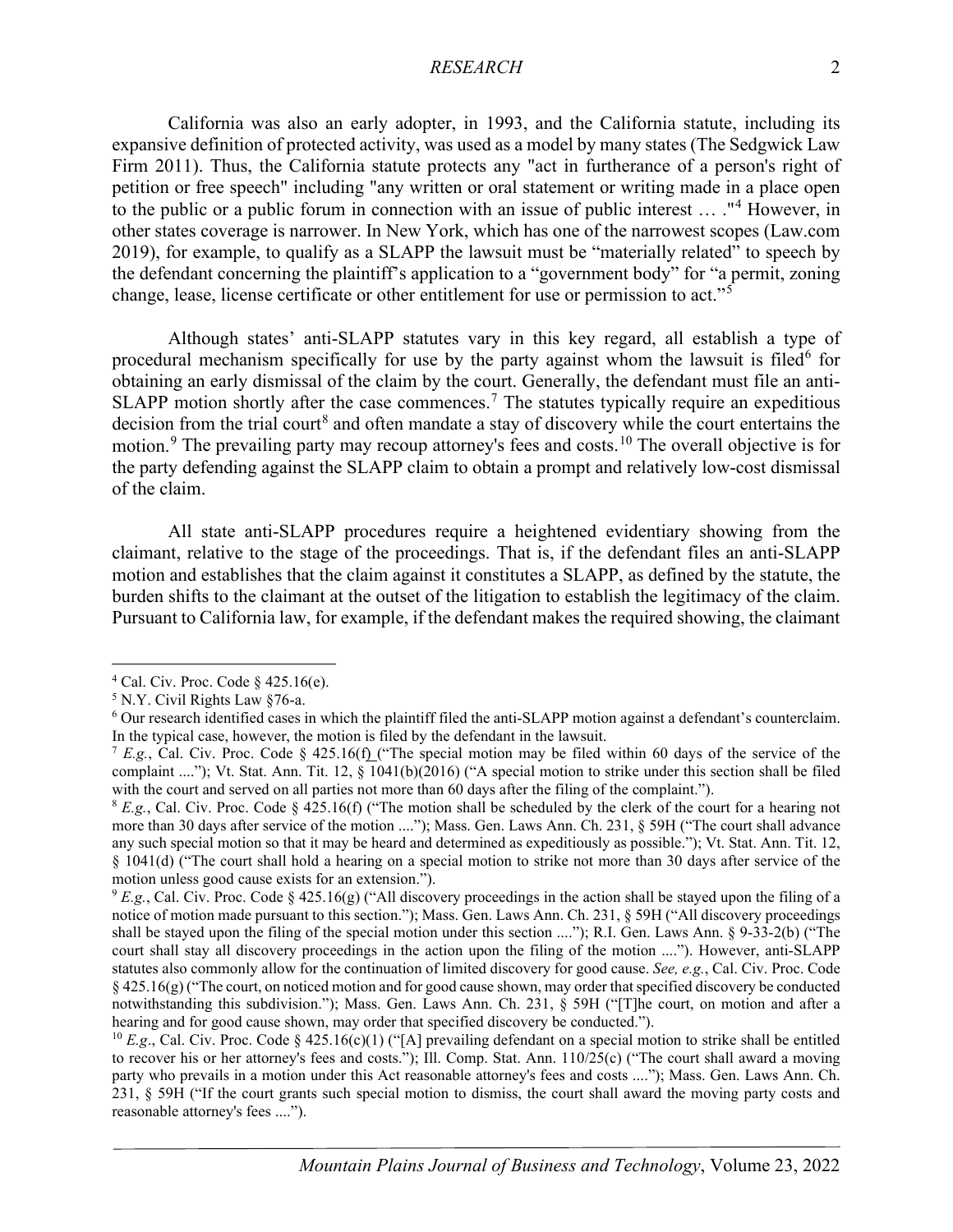must demonstrate a "probability of success on the merits" in order to proceed,  $11$  which standard requires "both legally sufficient and a prima facie showing of facts sufficient to sustain a favorable judgment if the evidence submitted by the plaintiff is given credit."<sup>[12](#page-3-1)</sup>

As anti-SLAPP jurisprudence matured, critics began to observe significant departures from the noble and relatively uncontroversial objective of these statutes: To prevent unmeritorious cases from chilling constitutionally protected speech. For one, the breadth of many anti-SLAPP statutes -- as originally drafted, amended, or interpreted by the courts -- includes many other types of activities only "tangentially related to free speech and public participation." (Golden 2015, 426, 430) For example, relying on the expansive language of the California statute, the defendant pharmaceutical company in Martinez v. Metabolite International, Inc.[13](#page-3-2) filed an anti-SLAPP motion against claims of product liability and deceptive advertising, arguing that those claims arose from the defendant's protected commercial speech: Advertising for its products to a public having widespread interest in its dietary supplements. The court denied the motion, but the proceeding came at a significant cost to the plaintiff.

As the number of filed anti-SLAPP motions rose, some members of the bar and the bench complained of the use of anti-SLAPP motions as a delaying tactic. As one California litigant observed: "'[A] defendant can file an anti-SLAPP, [then] appeal, and get a one-and-a-half year delay with no consequences. That is grossly out of whack.'" (Golden 2015, 454-55).

The Internet was in its infancy when many of the anti-SLAPP statutes were enacted. It is doubtful those legislators could have predicted the outsize role the Internet plays in public discourse today or the great potential for abusive speech in that forum. Cyber-stalkers post rape threats and hurtful lies, often anonymously, against which abuse victims have little recourse but to disappear from the web (Citron and Richards 2017, 1353, 1365). Consumers post false, vicious reviews of business services on popular review websites and the abused business owner has no means to rebut the review online (Roberts 2016, 633, 638). Harmful content posted on the Internet "goes viral," re-victimizing the target thousands or even millions of times. In short, the Internet "amplifies the harm caused by libelous publications." (Roth 2016, 741, 751)

A person or business defamed or otherwise injured by speech on the Internet, turning to the courts for redress, faces a daunting series of challenges.

First, the platform on which the speech appears is generally immune from liability. That is, the Communications Decency Act,<sup>[14](#page-3-3)</sup> protects an "Internet service provider" – essentially any platform on which third-party speech is posted – from liability.

Second, if the offending speech was anonymous, the claimant must overcome the "anonymous speaker privilege," a doctrine derived from First Amendment jurisprudence by the courts (Riedy and Sperduto 2012, 249). This privilege requires the claimant seeking compelled discovery of the identity of her offender to provide evidence beyond the mere allegations of the

<span id="page-3-0"></span><sup>11</sup> *Id.*

<span id="page-3-1"></span><sup>12</sup> [Navellier v. Sletten, 29 Cal.4th 82, 88–89, 124 Cal. Rptr. 2d 530, 52 P.3d 703](https://advance.lexis.com/api/document?collection=cases&id=urn:contentItem:46MN-HYV0-0039-40WW-00000-00&context=) (2002).

<span id="page-3-2"></span> $13$  113 Cal. App.  $4<sup>th</sup>$  181 (2019)

<span id="page-3-3"></span> $14$  47 U.S.C.  $\frac{230}{10}$  (c)(1) (1998).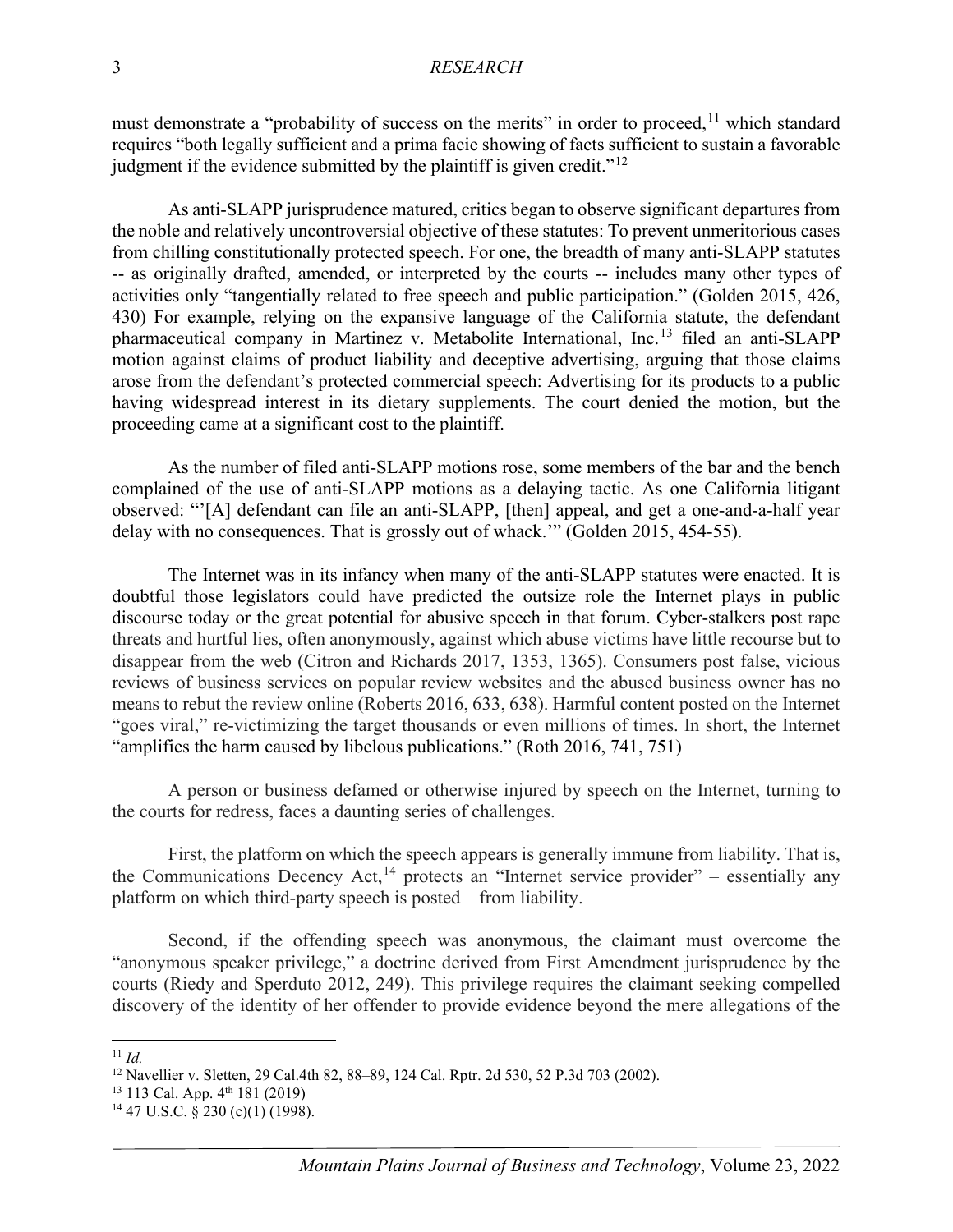complaint. Depending on the jurisdiction, the plaintiff must prove a "prima facie" case or even meet the summary judgment standard before discovery has even begun (Riedy and Sperduto 2012, 249).

The final obstacle is the anti-SLAPP motion. That is, if the plaintiff succeeds in determining the defendant's identity, the defendant can then file an anti-SLAPP motion. For other reasons the anti-SLAPP motion may be denied, of course, but one criterion for dismissal will usually be met: All but a handful of online posts are statements "in a public forum." (Gerrie 2017, 26)

Perhaps all these obstacles to litigating the merits of the case are justified in the interests of protecting the right to speak. And when by far the largest public forum – the Internet -- is particularly vulnerable to the chilling effect of SLAPP suits because news of the suit can spread, almost instantly, across the globe (Roth 2016, 751), this conclusion may be more compelling than ever.

At bottom, the objective of anti-SLAPP laws should be fairly to balance the competing interests of free speech and the right to seek redress in a court of law (Roth 2016, 750). Arguing that anti-SLAPP statutes and judicial interpretations of those statutes rest on an "outdated empirical basis and incomplete theoretical justification," one scholar has called for a new empirical analysis of the structure and functioning of anti-SLAPP in order to evaluate whether the balance has been properly struck (Roth 2016, 743). One such empirical analysis is described in this article.

# **BACKGROUND TO STUDY**

Anti-SLAPP statutes protect the rights of petition and free speech. Just as these First Amendment rights extend to business entities and other organizations, as well as individual citizens, the protections of anti-SLAPPs are not limited to individuals.[15](#page-4-0)

However, the fundamental rationale for anti-SLAPP rests firmly on the objective of preventing the "chilling effect" of an actual or prospective lawsuit. Any speech can be chilled, of course. The expense of litigation is not welcome even to a large corporation with extensive financial reserves, and the pockets of a small, limited liability company may not be very deep. Still, on average, the individual citizen can least afford the cost of defending against the claim and is therefore the most vulnerable to a SLAPP. Further, when a business entity is "speaking" collectively that speech, albeit protected by the First Amendment, is likely in the interests of the financial well-being of the business. The individual citizen, on the other hand, speaking out on a public platform, perhaps for the first time, on a matter of public concern is, arguably, not as likely

<span id="page-4-0"></span><sup>15</sup> *E.g*., Henne v. City of Yakima, 182 Wn. 2d 447, 455 (2015)(" Thus, the legislature made clear that the purpose of RCW 4.24.525 was to prevent frivolous SLAPP suits from deterring individuals and entities from exercising their constitutional speech rights—that is, their communicative activity."); Schoendorf v. U.D. Registry, Inc., 97 Cal.App.4th 227, 235, 118 Cal. Rptr. 2d. 31 (2002)( "The Legislature enacted the anti-SLAPP statute to protect defendants, including corporate defendants, from interference with the valid exercise of their constitutional rights, particularly the right of freedom of speech and the right to petition the government for the redress of grievances.")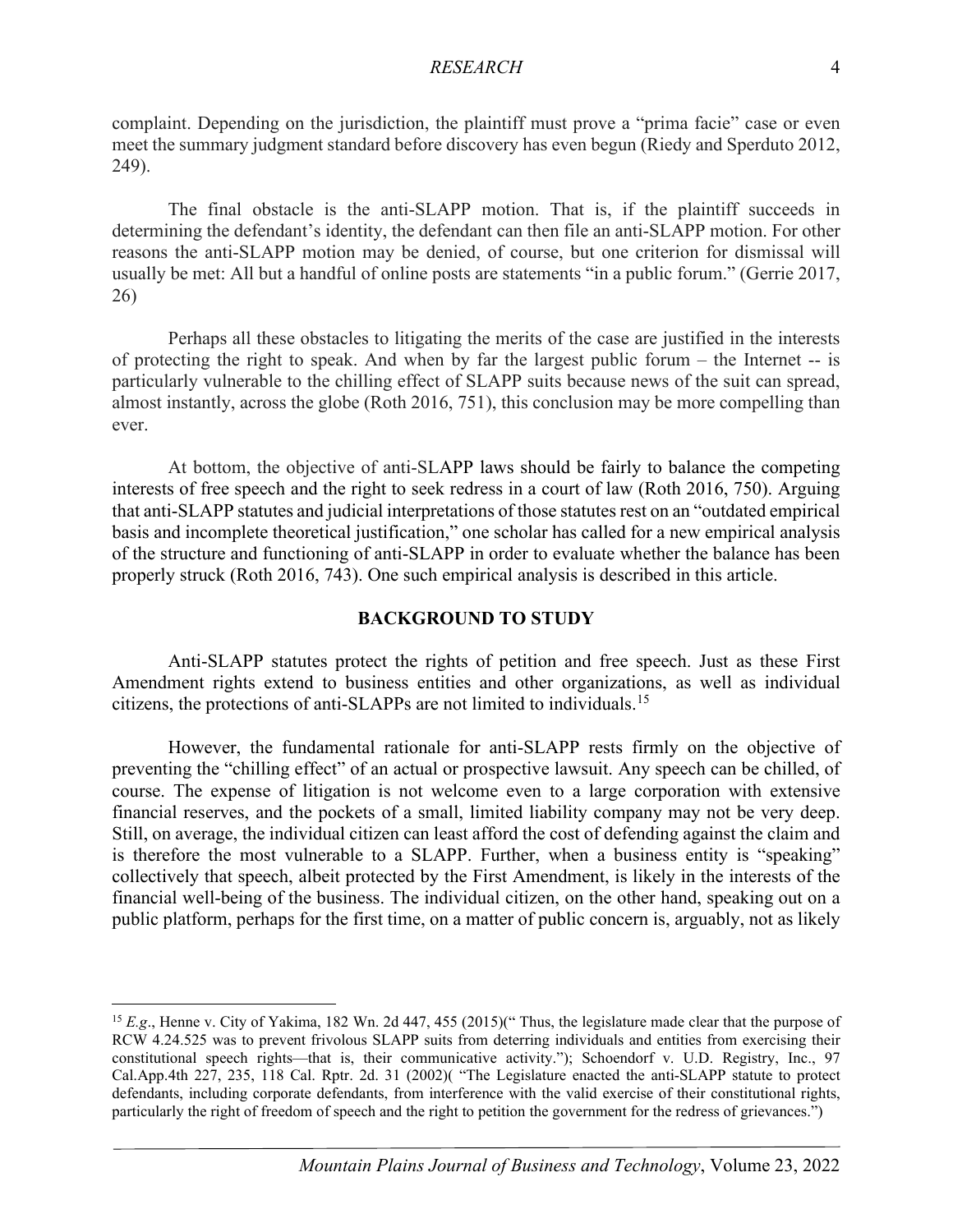to be seeking personal gain. Primarily, then, anti-SLAPP should be protecting the ordinary citizen engaging in a matter of public concern.

This conclusion is certainly supported by the anti-SLAPP rhetoric, which revolves around the "David versus Goliath" scenario (Rome 2016, 430; Roth 2016, 753-54): A large, well-funded corporation sues a citizen of modest means who has spoken out in some public forum against the interests of the business.<sup>[16](#page-5-0)</sup> Thus, for example, in their original study, Pring and Canan noted that most of the defendants in cases they identified as SLAPP's were "individuals," (Canan and Pring 1988, 389) " "normal, middle-class and blue-collar Americans, many on their first venture into the world of government decision making." (Pring 1989, 3) Those filing suit were "real estate developers, property owners, police officers, alleged polluters, public utilities, and state or local governments." (Pring 1989, 3) In response to the Pring and Canan works, legislators worried about "private citizens . . . exercising their constitutional right to speak out against development projects or other matters of concern to them and their communities.<sup>"[17](#page-5-1)</sup> SLAPP suits were characterized in the courts as "generally meritless suits brought by large private interests to deter common citizens from exercising their political or legal rights or to punish them for doing so.'"[18](#page-5-2)

But it just may be, as at least one scholar has suggested, that the Internet has "upended" the classic David versus Goliath scenario "by giving David a technological edge."(Roth 2016, 754) David can lodge his complaints about Goliath to a million people with the click of a mouse, and those complaints last forever in the digital world (Roth 2016, 754). In other words, perhaps anti-SLAPP statutes are not being used so much as a shield by the "little guy," but as a sword to escape responsibility for causing injury, perhaps serious injury to some other individual or entity on the Internet. Another possibility is that anti-SLAPP is being used less by individuals engaged in political debate than by giants of corporate America who have simply added anti-SLAPP to their litigation arsenal. This question – who is "SLAPPing" whom – is addressed in our study.

The analysis described below had as its primary objective to clarify the role of anti-SLAPP thirty years after the enactment of the first of its kind. Specifically, we identified and characterized the anti-SLAPP filer and the target in order to determine whether anti-SLAPPs are being used to protect individual citizens or business interests.

From the perspective of methodology, this study can be classified as exploratory (Singleton and Straits 2010, 107) of the landscape (Branting 2017) of anti-SLAPP research. To the best of our knowledge, not previously research undertaken. The text mining process allowed us to harvest quantitative data from a corpus of case law. Subsequent stages followed an adaptive process guided by a progressively more comprehensive understanding of the anti-SLAPP corpus. These stages are summarized in the following section and detailed in Appendix A.

## **METHODOLOGY AND RESULTS**

To summarize our methodology for addressing the research question: We created a corpus of anti-SLAPP cases to perform information retrieval and text mining on it or, in other words, what

<span id="page-5-0"></span><sup>16</sup> E.g., Duracraft Corp. v. Holmes, 427 Mass. 156, 161, 691 N.E. 2d 935, 940 (1998).

<span id="page-5-1"></span><sup>17</sup> Kobrin v. Gastfriend, 443 Mass. 327, 336-37, 821 N.E. 2d 60 (2005).

<span id="page-5-2"></span><sup>&</sup>lt;sup>18</sup> Wilcox v. Superior Court, 27 Cal. App. 4<sup>th</sup> 809, 816-17, 33 Cal. Rptr. 2d 446 (App. Ct. 1994).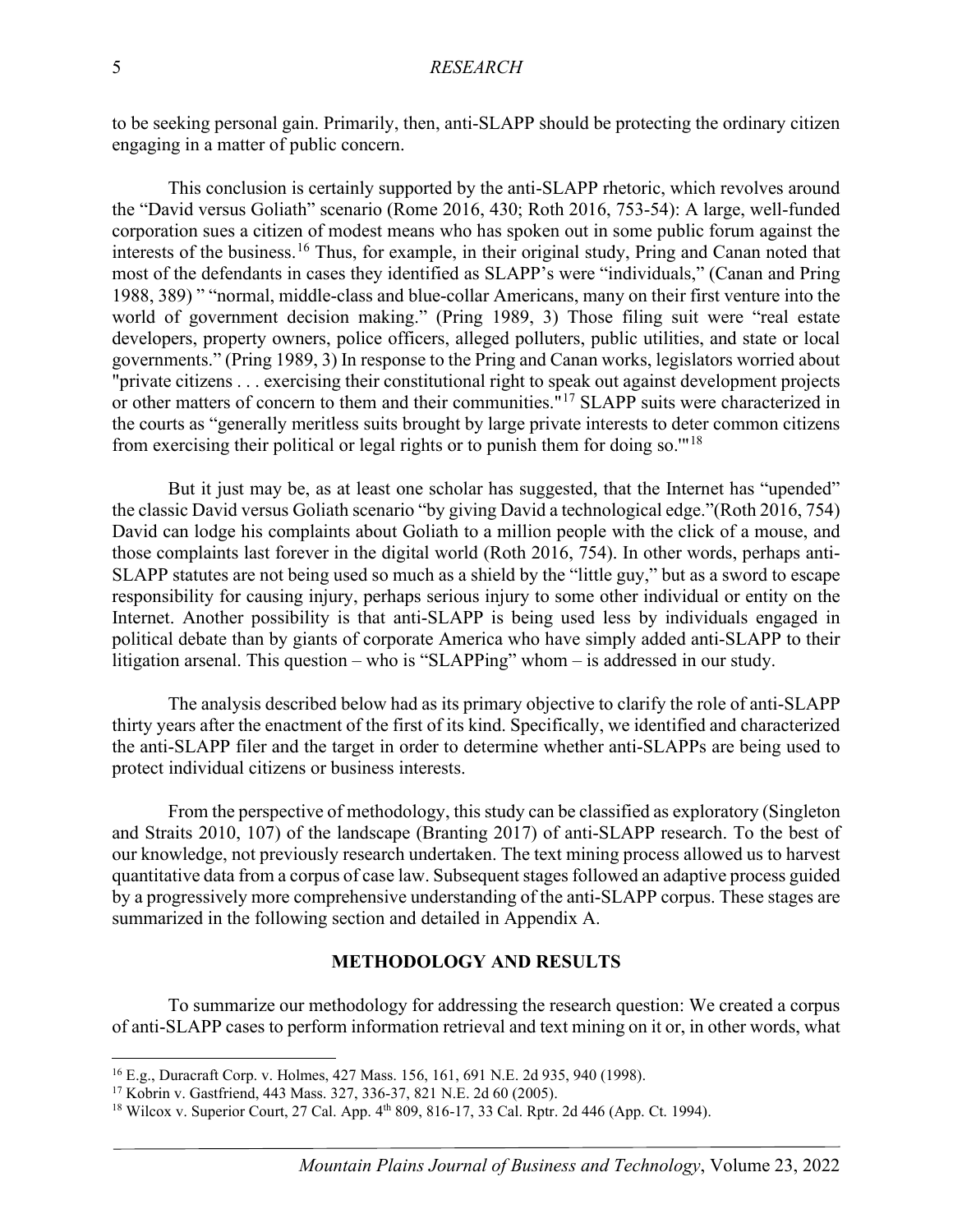is known as text analytics (Sharda, Delen, and Turban 2020). (Sharda, Delen, and Turban 2020)By using text analytics, we identified the filer and the target of an anti-SLAPP motion in each case and characterized each as either an individual or a corporation. The complete methodology process is set forth in Appendix A.

In the pre-analysis stage, we collected the documents that belong to the corpus of anti-SLAPP court cases contained in Nexis-Uni. We used the keyword "anti-SLAPP" to search all cases in all state and federal courts with the cut-off date October 30, 2019, identified 6,738 cases, and manually downloaded the documents.

From the entire corpus, cases from California predominated by a wide margin. Of the 6,738 cases, 4,940 cases originated in California federal or state courts (3,739 state and 1,201 federal), representing 73% of the total. This result makes sense, given that California was one of the early adopters of anti-SLAPP legislation, and the state's statute is quite broad, as discussed above. But the results of the analysis conducted on the entire corpus would clearly be skewed by the California cases, and would, therefore, be largely inapplicable to any of the other jurisdictions having anti-SLAPP statutes. By limiting the analysis to California cases, then, the results would have statistical validity and eliminate the need to attempt to control for inconsistent legal environments, while maintaining a corpus robust enough for valid statistical analysis. Accordingly, a new set of cases focusing only on California was created for analysis.

Subsequent steps, as described in detail in Appendix A, led to additional depuration of the cases. For example, when one case produced multiple published decisions, all had to be eliminated except for the opinion addressing the validity of the anti-SLAPP motion. The final dataset consisted of 3,980 cases, including both state and federal courts, from the state of California.

The principal finding from the data and the answer to the central research question is that by far the highest percentage of cases in the corpus were between individuals. As demonstrated in Figure 1, in 63.52% of the cases both the plaintiff and the defendant were one (or more) individuals. Only 18.09% fit the "David versus Goliath" model, or a case in which a corporation sued an individual and the individual wielded the anti-SLAPP shield, and in 11.63% the filer was a corporation and the lawsuit had been filed by an individual. The remainder, 6.76%, were purely corporate disputes. The time series graph (Figure 2) demonstrates that this pattern – individuals using anti-SLAPP against other individuals – was consistent.

Other observations, as evidenced by the time series graph include that, after an initial period of relative quiescence, the use of anti-SLAPP rapidly gained popularity, rising approximately 30% in the period 2001-2002, and 50% between 2002 and 2003. The number of cases continued to climb, then roughly stabilized between 2007 and 2019. During this latter period the number of cases ranged between 211 and 284. The sharp decline in 2019 is artificial because October 30, 2019, was the cut-off date for the search for cases in Nexis-Uni.

The earlier pattern probably reflects a "learning curve" during which practitioners gradually became aware of the new legislation and then, quickly grasping the potency of an anti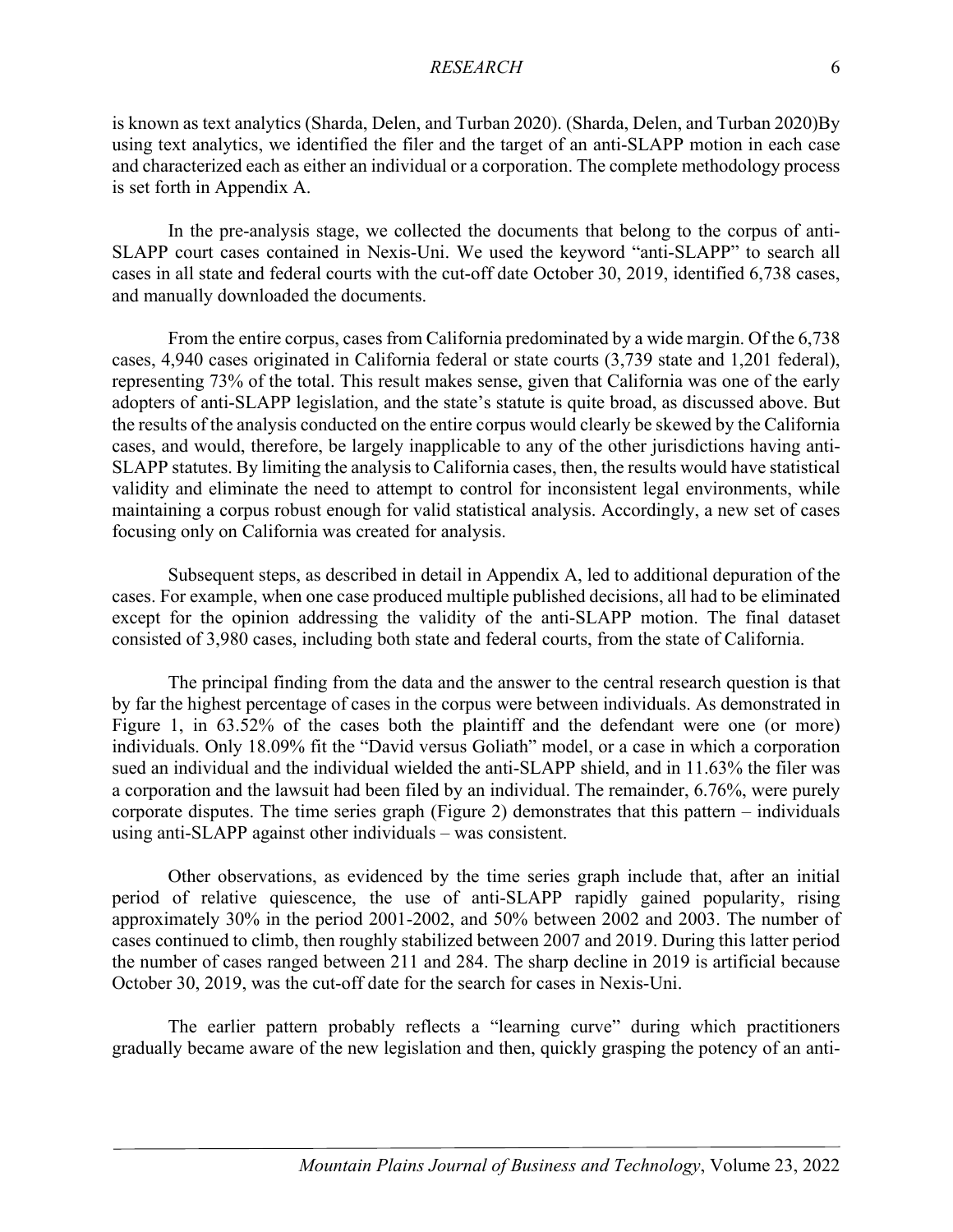SLAPP motion, regularly deployed it. That the California Supreme Court confirmed the broad reach of the statute in a series of cases it decided in 2002 may well have accelerated this trend.<sup>[19](#page-7-0)</sup>

These results depend on the validity of our methodology, of course. One weakness in the methodology insofar as the characterization of the parties as an individual or a corporation is concerned may be the over-inclusion of small businesses or "trusts," for example, in the "corporate" category. But had it been feasible to design an algorithm to filter for business size, and assign smaller businesses to the "individual" category, the principal conclusion would only have been strengthened. It is also certainly possible that, in some number of cases, the court's opinion would reveal that a party designed as an individual from the case caption, which was the data source used for party identification, was, instead, an L.L.C. or other business interest. Given the wide margin between the number of "individual versus individual" and any other type of case, however, the overall finding for the cases analyzed seems sound.



Figure 1. Frequency and relative frequency by type of anti-SLAPP motion from 1994 to 2019\* \*2019 only includes data until October 30, 2019

<span id="page-7-0"></span><sup>&</sup>lt;sup>19</sup> Equilon Enterprises, LLC v. Consumer Cause, Inc., 29 Cal. 4th 53, 124 Cal. Rptr. 2d 507 (2002); City of Cotati v. Cashman, 29 Cal. 4th 69, 124 Cal. Rptr. 2d 519 (2002); and Navellier v. Sletten, 29 Cal. 4th 82, 124 Cal. Rptr. 2d 530 (2002).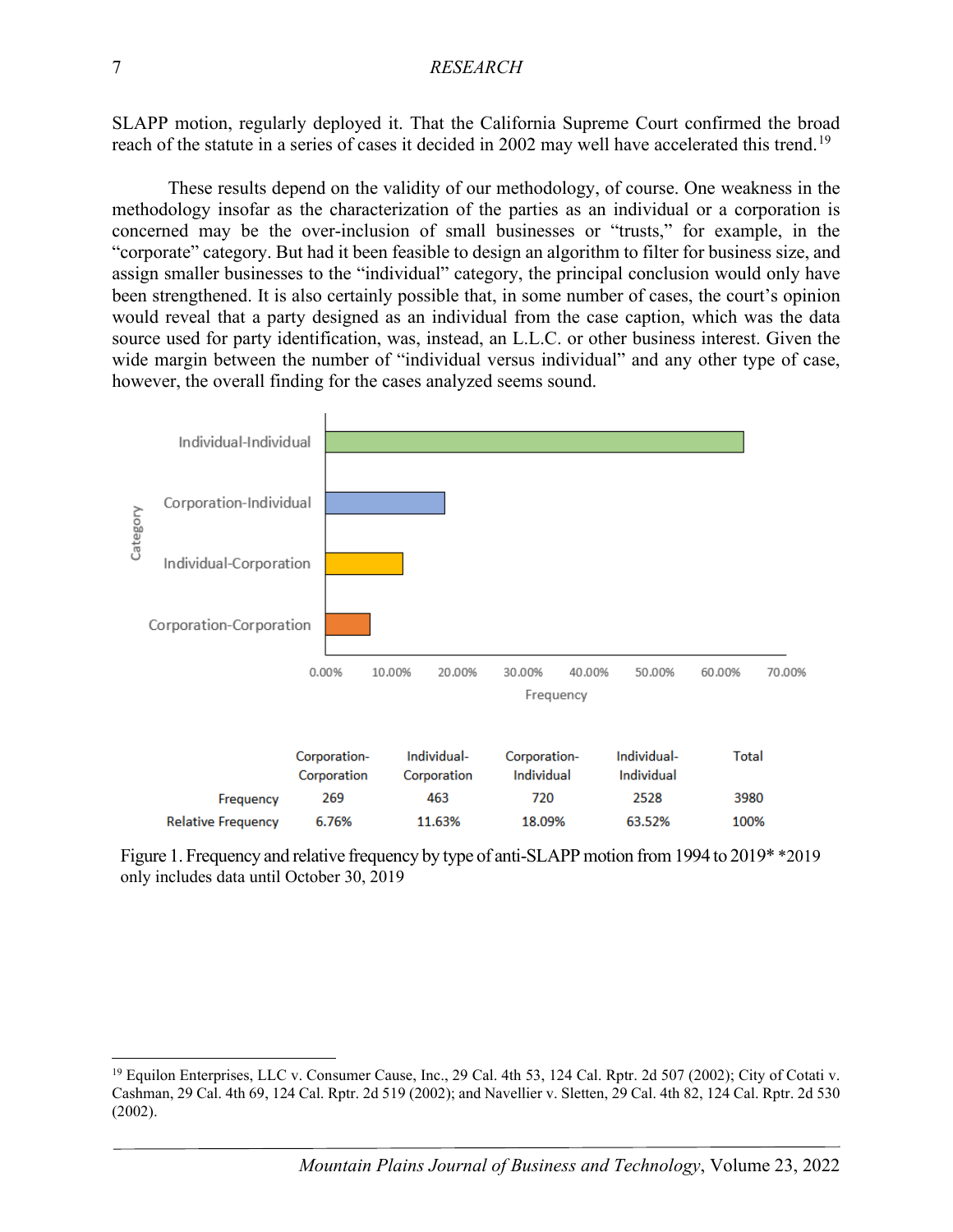

Figure 2. Number of anti-SLAPP motions filed from 1994 to  $2019*$  (CC = Corporation-Corporation,  $CI = Corporation$ -Individual,  $IC = Individual-Corporation$ ,  $II = Individual-Individual)$ \*2019 only includes data until October 30, 2019

#### **CONCLUSION**

The conclusive answer to the legal research question addressed is that in California lawsuits – the vast majority of all cases filed in U.S. courts during the review period – the statute is being used primarily to protect individual citizens, but not against powerful corporate interests. Individuals are "SLAPPing" individuals.

Although our study was restricted to California cases only, concerned parties in other states should, perhaps, also take heed, for it seems unlikely that the nature of defamation litigants varies dramatically from state to state. Certainly, our results should be of interest in states in which anti-SLAPP statutes closely resemble California's in terms of definitions and procedure.

The results of our analysis are not necessarily troubling. Anti-SLAPP statutes are intended to protect the rights of petition and free speech, as noted above, and for this purpose alone whether the alleged infringer of these rights is an individual or a corporation may be largely irrelevant.

Yet, one might question whether the spectre of a "SLAPP" from another individual is as likely to risk "chilling" free speech as is the same threat from a corporation. The latter is presumably easily able to marshall the funds necessary to launch a lawsuit, whereas an individual might be constrained from retaliating. If the risk of chilling speech is substantially less, the countervailing consideration in ensuring individuals have the right to redress in a court of law becomes more salient.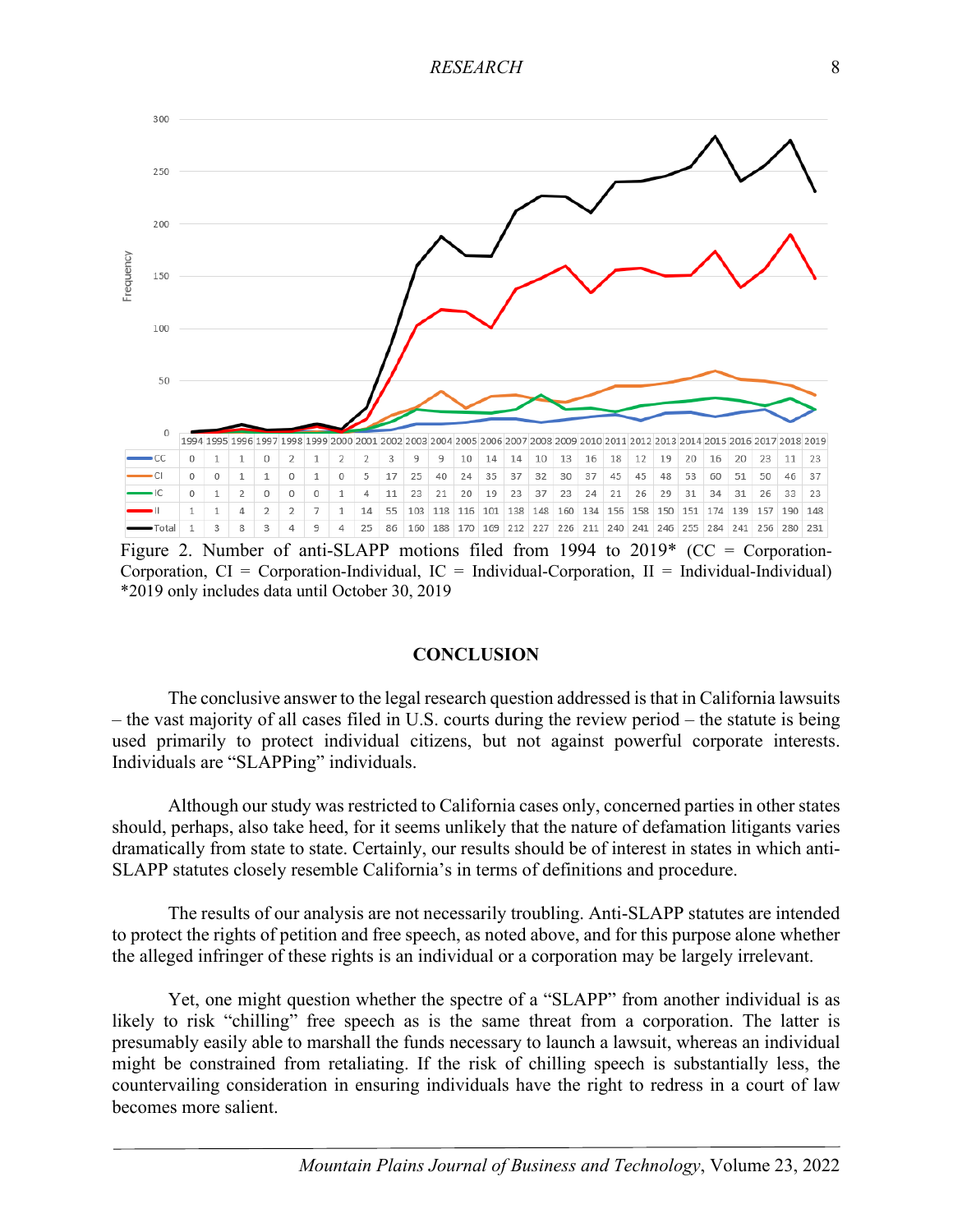Otherwise stated, the main theme in the battle hymn for adopting anti-SLAPP statutes was to level the playing field between well-funded corporations and individuals. When the players are, instead, two individuals, the field should already be flat. The effect of the anti-SLAPP statutes, then, may be to unfairly tilt the field to the advantage of the speaker and against the allegedly defamed party.

The most sweeping legislative fix for righting this balance, and ensuring that meritorious defamation lawsuits are not summarily dismissed, would be to narrow the scope of anti-SLAPP statutes like California's. That is, perhaps speech "in a public forum in connection with an issue of public interest," which could encompass a Twitter shower, should not be protected by anti-SLAPP provisions. Instead, the anti-SLAPP procedure could be made applicable only to speech directed at a government entity for purposes of affecting state action, for example.

Less radical amendments to the anti-SLAPP statutes might also be considered. For example, many of these statutes allow the defendant to recoup attorneys' fees if the motion is granted. This departure from the general American rule that a party pays its own fees may not be justified at all, particularly given that this cost should be relatively modest because the resolution of the anti-SLAPP motion is expedited. Alternatively, the statute could allow for attorney's fees only if the plaintiff seeks and is granted discovery, and then the motion is granted.

Our methodology confirmed the observations of other scholars and practitioners that text mining in court decisions is hindered by the unstructured representation of the legal text stored in electronic documents. Conventional tools for extracting information from electronic databases of court decisions, such as the parametrized searches available on Lexis Nexis and Westlaw, can quickly generate a corpus of relevant information. To interpret and draw statistically valid conclusions from that information, however, may require different text mining techniques such as the automated process for extracting structured information from a large corpus as was used in this study (Branting 2017; Wyner et al. 2010).

The substance of court decisions is inherently heterogeneous, factually and legally, and complex on many other levels, including the use of distinctive legal vocabulary that has syntactical complexity (Branting 2017, 17), which poses challenges to automated text mining that can, to some extent, be overcome.<sup>[20](#page-9-0)</sup> To reach the full potential of text mining, however, including the possibility of using artificial intelligence for legal research and analysis (Surden 2014), a

<span id="page-9-0"></span> $20$  Branting, for example, describes a number of approaches to data mining in court decisions. These include "case" oriented approaches," which focus on the "significant characteristics of cases considered as a whole, such as duration, costs, and potential awards or punishments, and probability of success of claims, motions, or other pleadings.(p. 13)" This approach is used to support litigation. Document oriented approaches focus on analysis of individual documents to extract information to identify named entities, perform automatic summarization, or assist in the retrieval of legal documents of interest when completing electronic searches. Corpus oriented approaches focus "on the properties of the entire collection of legal texts, including network structures, temporal sequential characteristics, legal landscapes and content distribution. (p. 16)"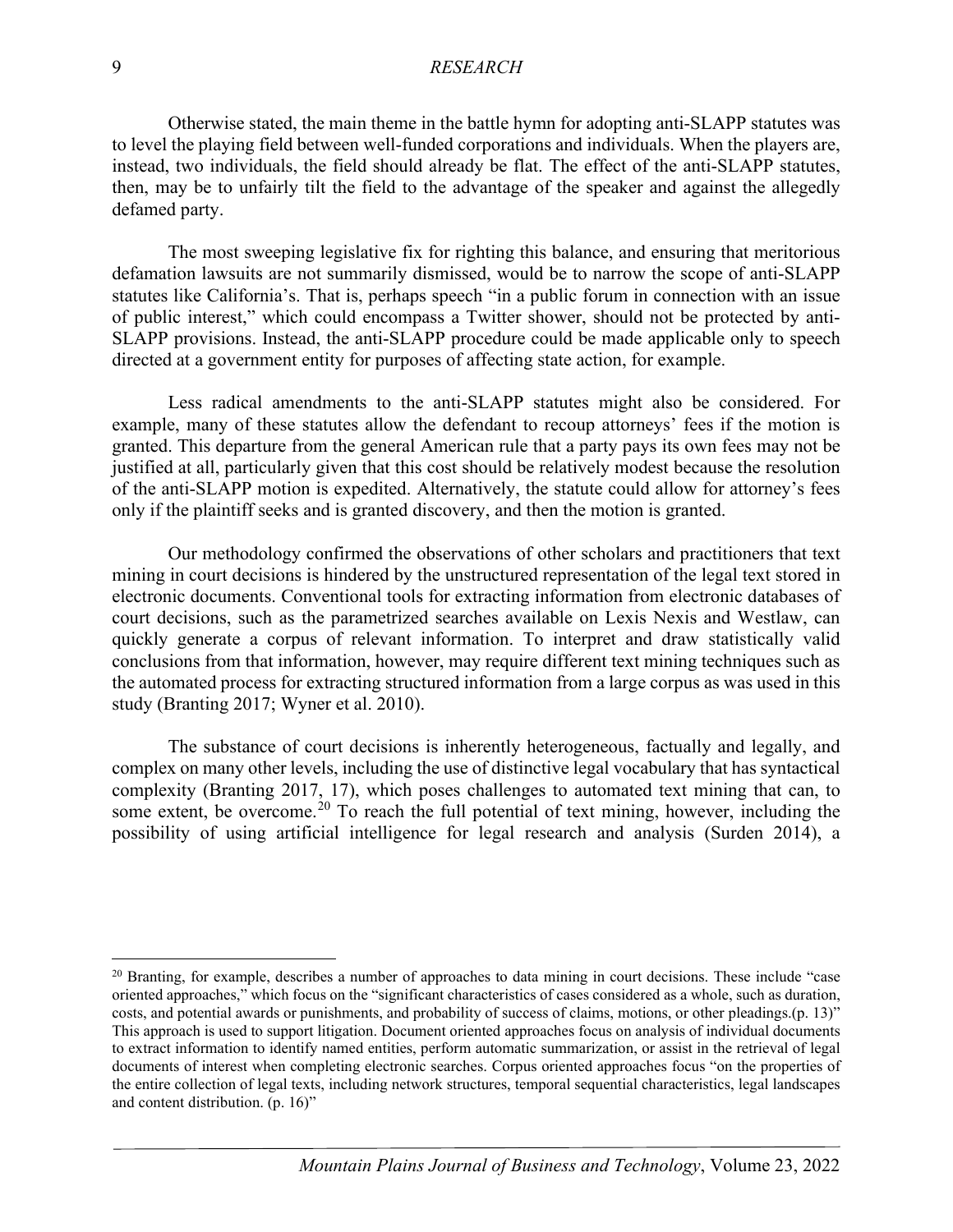standardized *structure* for electronic case documents may be necessary, <sup>[21](#page-10-0)</sup> such as Legal XML or Global Justice  $XML<sup>22</sup>$  $XML<sup>22</sup>$  $XML<sup>22</sup>$  and with this conclusion we concur.

<span id="page-10-0"></span><sup>&</sup>lt;sup>21</sup> L. Karl Branting & Margaret Hagan, Big Data, AI, and the Future of Court Management, (National Association for Court Management 2013); Karl Branting, Data-centric and logic-based models for automated legal problem solving, Artif. Intell Law (2017) 25:5-27, 17. By way of constructive example, in the healthcare field the application of machine learning techniques was enabled by the standard classification of diseases (ICD-10), which has resulted in advances in knowledge on topics as diverse as the classification of causes of death, clinical patterns of sleep apnea, types of attention deficit hyperactivity disorders (ADHD), and better definitions of psychiatric diseases and improved treatments.

<span id="page-10-1"></span><sup>22</sup> https://web.archive.org/web/20200727001245/https://www.ncsc.org/topics/technology/electronic-filing/resourceguide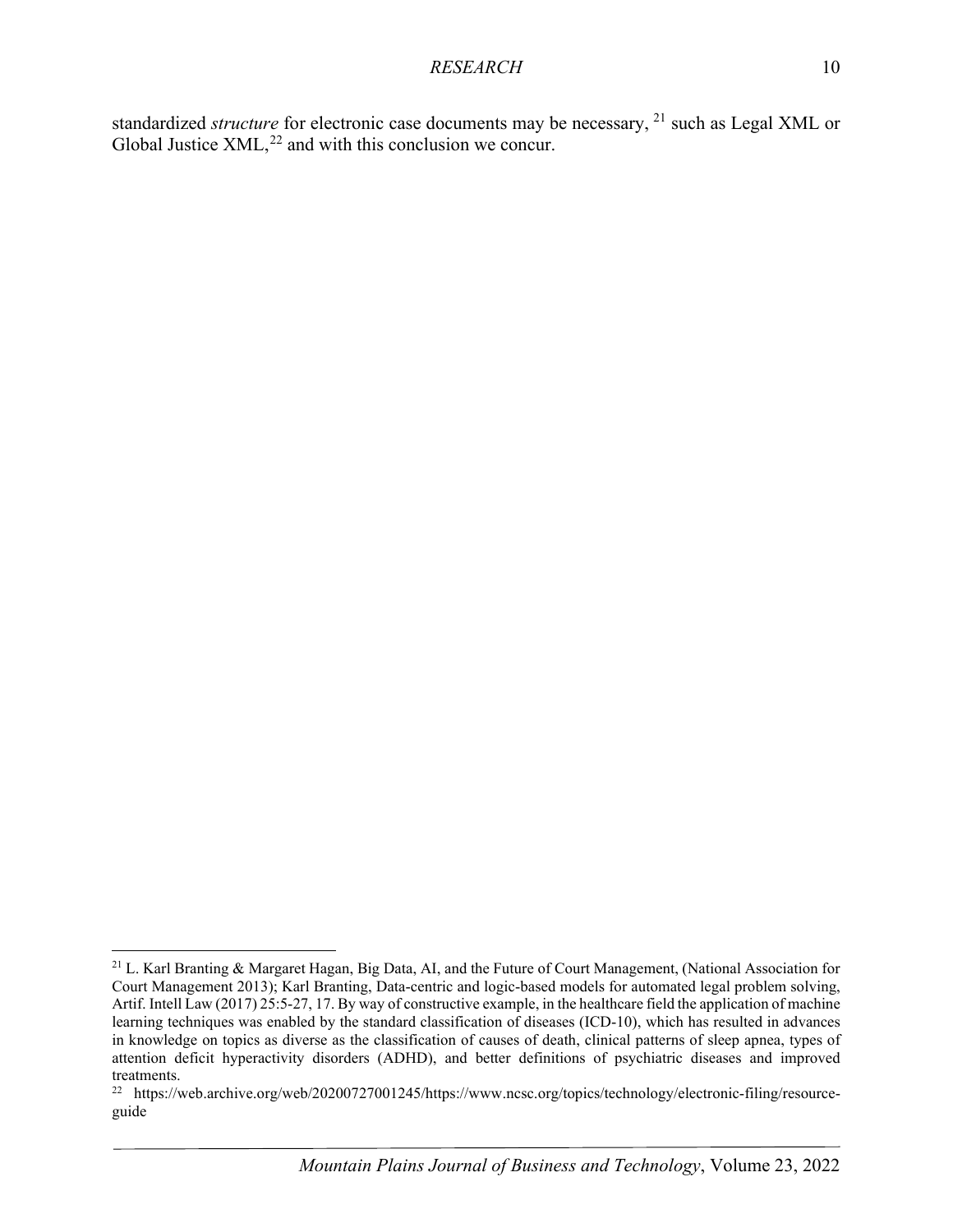#### **REFERENCES**

- Branting, L Karl. 2017. "Data-centric and logic-based models for automated legal problem solving." *Artificial Intelligence and Law* 25 (1): 5-27.
- Canan, Penelope, and George W. Pring. 1988. "Studying Strategic Lawsuits against Public Participation: Mixing Quantitative and Qualitative Approaches." *Law & Society Review Law & Society Review* 22 (2): 385.
- Citron, Danielle Keats, and Neil M Richards. 2017. "Four Principles for Digital Expression (You Won't Believe# 3)." *Wash. UL Rev.* 95: 1353.
- Feinerer, Ingo. 2008. "An introduction to text mining in R." *R News* 8 (2): 19-22.
- Gerrie, Wes. 2017. "Say what you want: How unfettered freedom of speech on the internet creates no recourse for those victimized." *Cath. UJL & Tech* 26: 26.
- Golden, Nina. 2015. "SLAPP Down: The Use (and Abuse) of Anti-SLAPP Motions to Strike." *Rutgers Journal of Law & Public Policy* 12, no. 4: 5.
- Law.com. 2019. "Proposed Reform to New York's Anti-SLAPP Laws May Bring Big Changes." Accessed September 12th, 2021. https://www.law.com/newyorklawjournal/2019/08/20/proposed-reform-to-new-yorksanti-slapp-laws-may-bring-big-changes/?slreturn=20210812160956.
- Pring, George W. 1989. "SLAPPs: Strategic lawsuits against public participation." *Pace Envtl. L. Rev.* 7: 3.
- Pring, George W, and Penelope Canan. 1991. "Strategic Lawsuits against Public Participation (SLAPPs): An Introduction for Bench, Bar and Bystanders." *U. Bridgeport L. Rev.* 12: 937.
- Random.org. n.d. Dublin, Ireland (wensite). Accessed Accessed June 27, 2019. https://www.random.org/.
- Riedy, Marian K, and Kim Sperduto. 2012. "Revisiting the Anonymous Speaker Privilege." *NCJL & Tech.* 14: 249.
- Roberts, Lori A. 2016. "Brawling with the Consumer Review Site Bully." *U. Cin. L. Rev.* 84: 633.
- Rome, Andrew. 2016. "Green Mountain Balancing Act: Exploring the Constitutionality of Vermont's Anti-SLAPP Statute." *Vermont Law Review* 41 (2).
- Roth, Andrew L. 2016. "Upping the ante: Rethinking anti-SLAPP laws in the age of the internet." *BYU L. Rev.*: 741.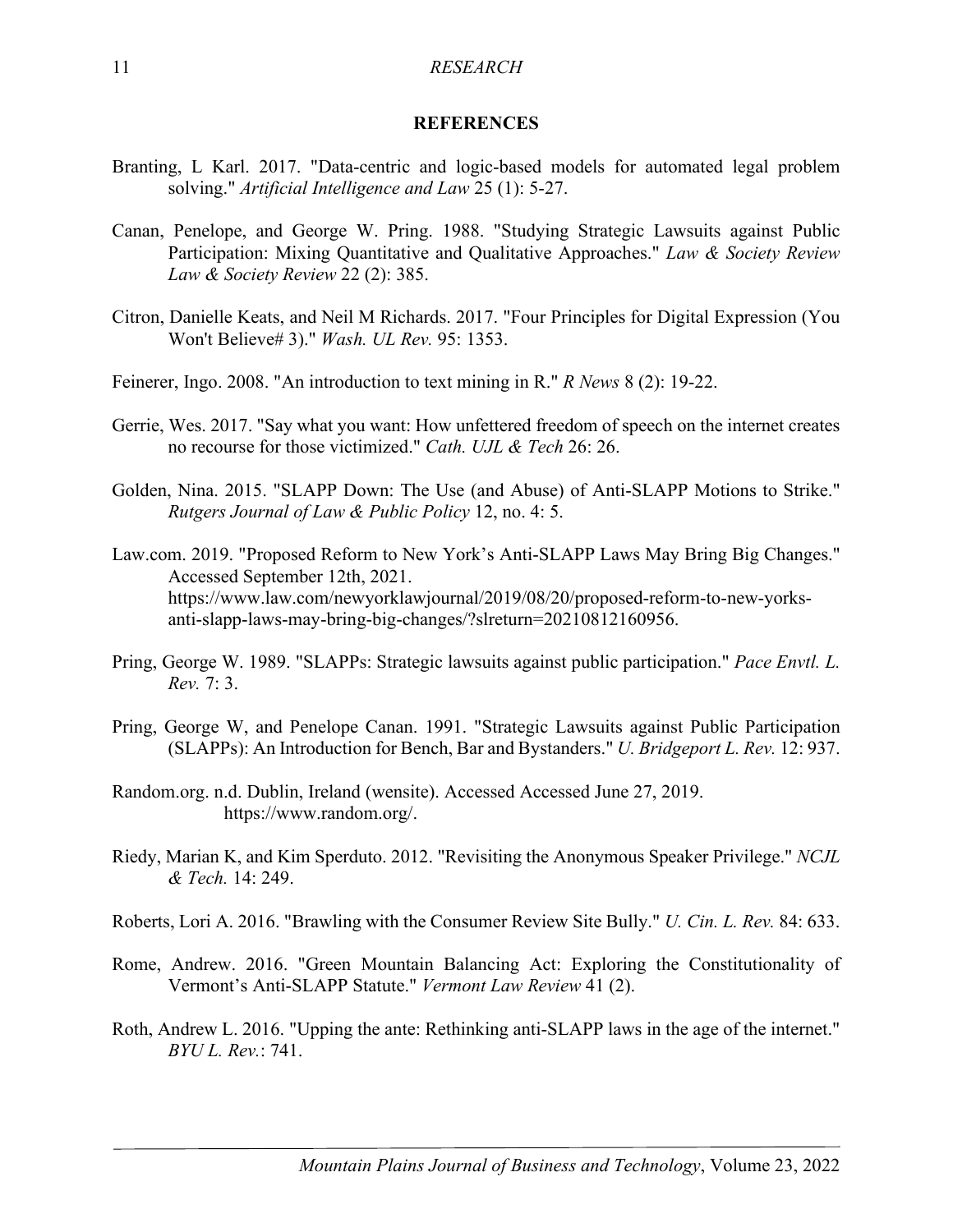- Sharda, Ramesh, Dursun Delen, and Efraim Turban. 2020. *Analytics, Data Science, & Artificial Intelligence*. Pearson Education, Limited.
- Singleton, Royce A J, and BC Straits. 2010. Approaches to Social Research. Oxford University Press.
- Surden, Harry. 2014. "Machine learning and law." *Wash. L. Rev.* 89: 87.
- The Sedgwick Law Firm. 2011. "Anti-SLAPP Statutes Spread Across the Nation." Accessed September 12th, 2021. [https://www.sedgwicklaw.com/?s=Anti-SLAPP+statutes+spread.](https://www.sedgwicklaw.com/?s=Anti-SLAPP+statutes+spread)
- Wyner, Adam, Raquel Mochales-Palau, Marie-Francine Moens, and David Milward. 2010. "Approaches to text mining arguments from legal cases." In *Semantic processing of legal texts*, 60-79. Springer.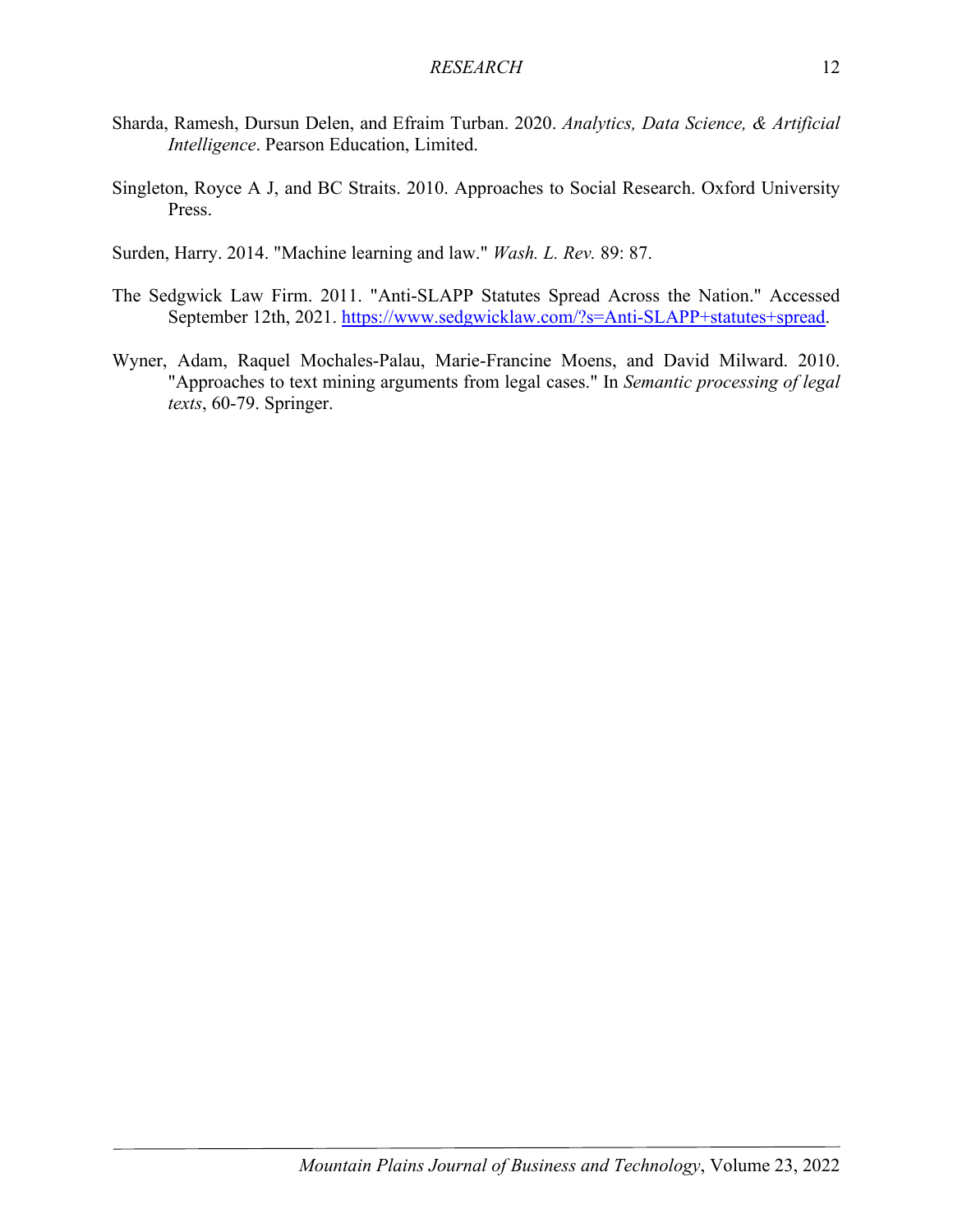### **APPENDIX A**

To summarize our methodology for addressing the research question: We created a corpus of anti-SLAPP cases to perform information retrieval and text mining on it or, in other words, what is known as text analytics (Sharda, Delen, and Turban 2020). By using text analytics, we identified the filer and the target of an anti-SLAPP motion in each case and characterized each as either an individual or a corporation. Table 6 shows a schematic of the complete methodology, including a pre-analysis stage and six analytical stages, described below.

As a preparation step, we gathered documents from Nexis-Uni which included the keyword "anti-SLAPP". We did this manually, since the price provided by the organization to complete a bulk download was too high. Setting the cut-off date to October 30, 2019, we collected 6,738 cases that complied with our criteria.

For stage 1, we did a basic percentage calculation considering the entire corpus, where 4,940 cases came from California federal branch, or from California state courts. Therefore, we considered that this 73.32% of the total number of cases showed us a path to achieve more robust results only working with California cases, while keeping a large portion of cases.

In stage 2, we began testing the capabilities of the text retrieval algorithm, which for this and subsequent stages, was implemented in R programming language, version 3.6. R is a programming language suitable for performing text analytics to generate metadata about a corpus and allow classifications (Feinerer 2008). The main objective of this stage was to find a target text section for the retrieval that would fit a consistent and uniform pattern to enable the program to automatically extract data relevant to the research question from the corpus without the need for human review. We extracted a short segment of the "Opinion" section of the case, as labeled by Nexis-Uni, immediately preceding and following the term "anti-SLAPP" in order to attempt to identify the filer and the target of the anti-SLAPP motion. We ran a pilot by extracting this section from twenty cases, which the human legal expert reviewed. Based on the expert's evaluation, the conclusion was that we could not consistently rely on text from this segment because there was no uniform pattern that could lead to an automated output for identifying both anti-SLAPP parties. This initial finding is consistent with previous studies focusing on the analysis of legal documents: Due to the heterogeneity of legal documents, the application of text mining analytics is a complex and multi-step process.<sup>[23](#page-13-0)</sup> The constructive finding from this stage was that we realized the algorithm could correctly identify the plaintiff and the defendant from the case caption, a discrete and uniform body of text in all cases.

Building on the findings from stage 2, in stage 3, we performed text retrieval from all California cases and generated an Excel file with three fields: case caption, name of plaintiff(s), and name of defendant(s). We proceeded to select one hundred fifty cases based on a set of unique random numbers, using a true random number generator (Random.org n.d.). This particular random number generator has been used in research domains such as computer science,

<span id="page-13-0"></span><sup>&</sup>lt;sup>23</sup> *E.g.*, Karl Branting, Data-centric and logic-based models for automated legal problem solving, Artif. Intell Law (2017) 25:5-27, 17;Jaromir Savelka, et al., *Sentence boundary detection in adjudicatory decisions in the united states*, Traitement Automatique Des Langues (2017) 58:21-5, 2.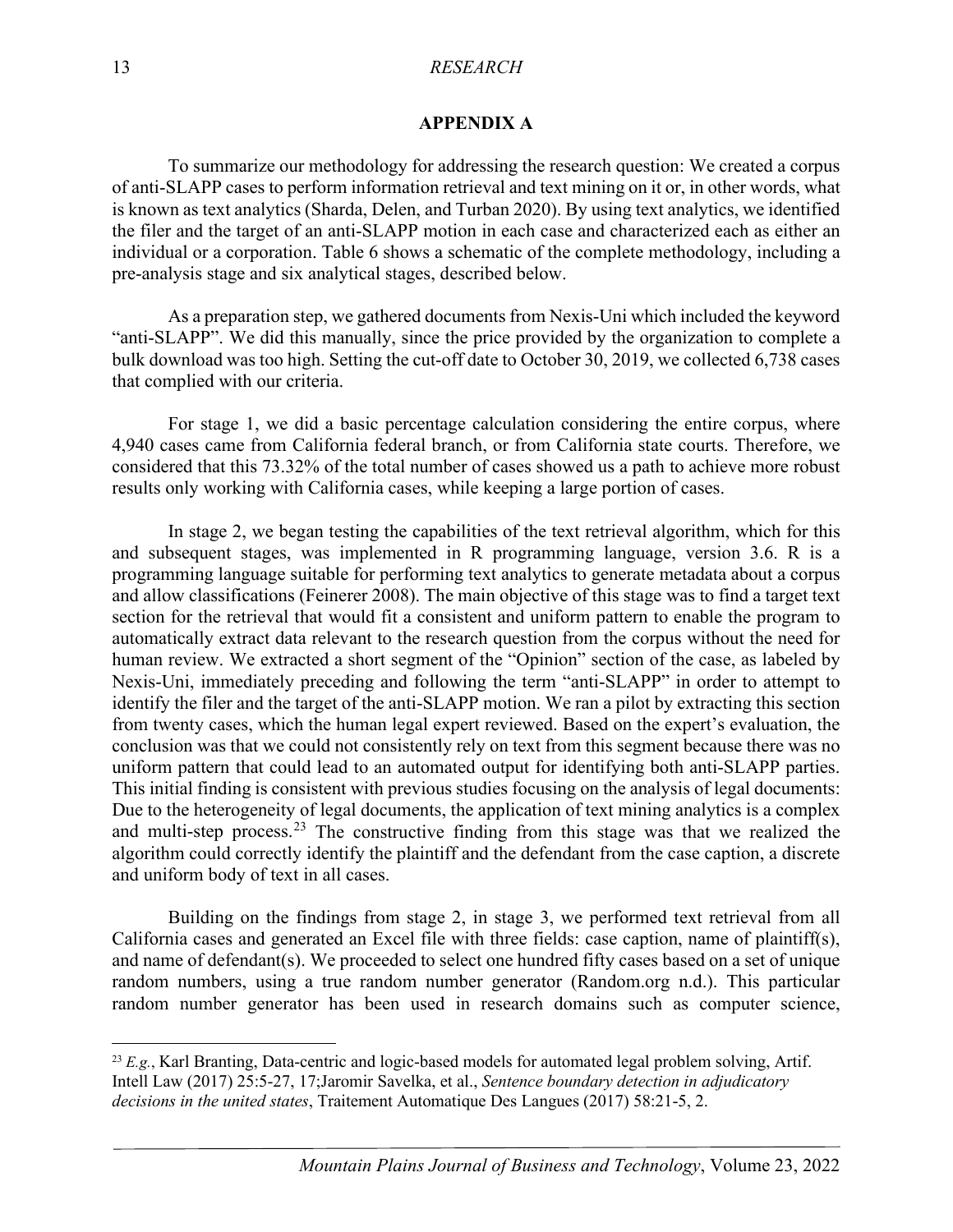psychology, and legal.<sup>[24](#page-14-0)</sup> Next, the legal expert reviewed and determined if case captions were identified correctly for all cases. Further, the expert found that the program classified the plaintiff and defendant correctly in  $95\%^{25}$  $95\%^{25}$  $95\%^{25}$  of the randomly selected cases, and consequently, the researchers turned to address the next step.

In stage 4, we completed two steps. First, in step 4 (a), we characterized the anti-SLAPP named parties as an individual or business interest. Based on the findings in 4(a), the algorithm was refined and in 4(b) we repeated the characterization, with improved results.

For step 4(a), we ran the program on a randomly selected sample of 150 cases and sought to establish the characterization of the named parties as "individual" or "business" interest. In order to automate the characterization, we defined a dictionary of terms to extract from the studied cases. If a party's name (as extracted from the caption) included any of the following eight text strings it would be classified as a business entity or "C": Inc, LP, LLP, LLC, Corp, Co, LC or SA. If a party's name did not include any of these strings it would be classified as an individual or "I." The R algorithm was adjusted accordingly and applied to the set of selected cases, and the legal expert evaluated the results.

Two problems were identified. First, the characterization as C or I yielded an overall classifier accuracy of 71.7%. The reviewer analyzed the incorrectly characterized observations and was able to identify the main source of this error rate: The initial dictionary of terms was insufficient. Consequently, the text mining program was adjusted to include the additional terms PLLC, Trust, Company, Corporation, and Venture as markers for the characterization "C." The second problem was the inclusion of "duplicates" in the sample. This was not a data collection problem but, instead, arose from the reporting of multiple decisions in the same case. The term "anti-SLAPP repeatedly appeared because, for example, the court in a subsequent decision referenced the procedural history of the case. But because the name of the plaintiff and defendant, including the presence or lack of a term determining "C" or "I" did not change, the duplicates could just be eliminated. The researchers decided that in the final round of analysis, they would apply a manual procedure that could be implemented with Microsoft Excel string manipulation functions to identify those cases that would lead to duplicate reporting. Consequently, when such duplicate instances were identified, the case with the earliest date was retained in the corpus and the subsequent decisions were deleted.

In stage 4(b), using the same set of randomly-generated cases, an additional data point was added for each case: The identity of the filer and target. In order to automate the identity of the filer, the same difficulty arose as in stage 2: How to identify a consistent amount of text for

<span id="page-14-0"></span><sup>&</sup>lt;sup>24</sup>  $E.g.,$  Ian Kellar & Charles Abraham, Randomized controlled trial of a brief research-based intervention promoting fruit and vegetable consumption, British Journal Of Health Psychology (2005) 10:543-558, 4; Bradley J Huestis, Anatomy of a Random Court-Martial Panel, ARMY LAW. (2006) 10:22-32; Paul Biggar, et al., An experimental study of sorting and branch prediction, 12 Journal Of Experimental Algorithmics (JEA) (2008) 12:1-39.

<span id="page-14-1"></span><sup>&</sup>lt;sup>25</sup> From Ramesh Sharda, et al., Analytics, Data Science, & Artificial Intelligence (2020), Overall Classifier Accuracy =  $\frac{\sum_{i=1}^{n} (True \ classification)}{Total \ Number \ of \ Cases}$ Total Number of Cases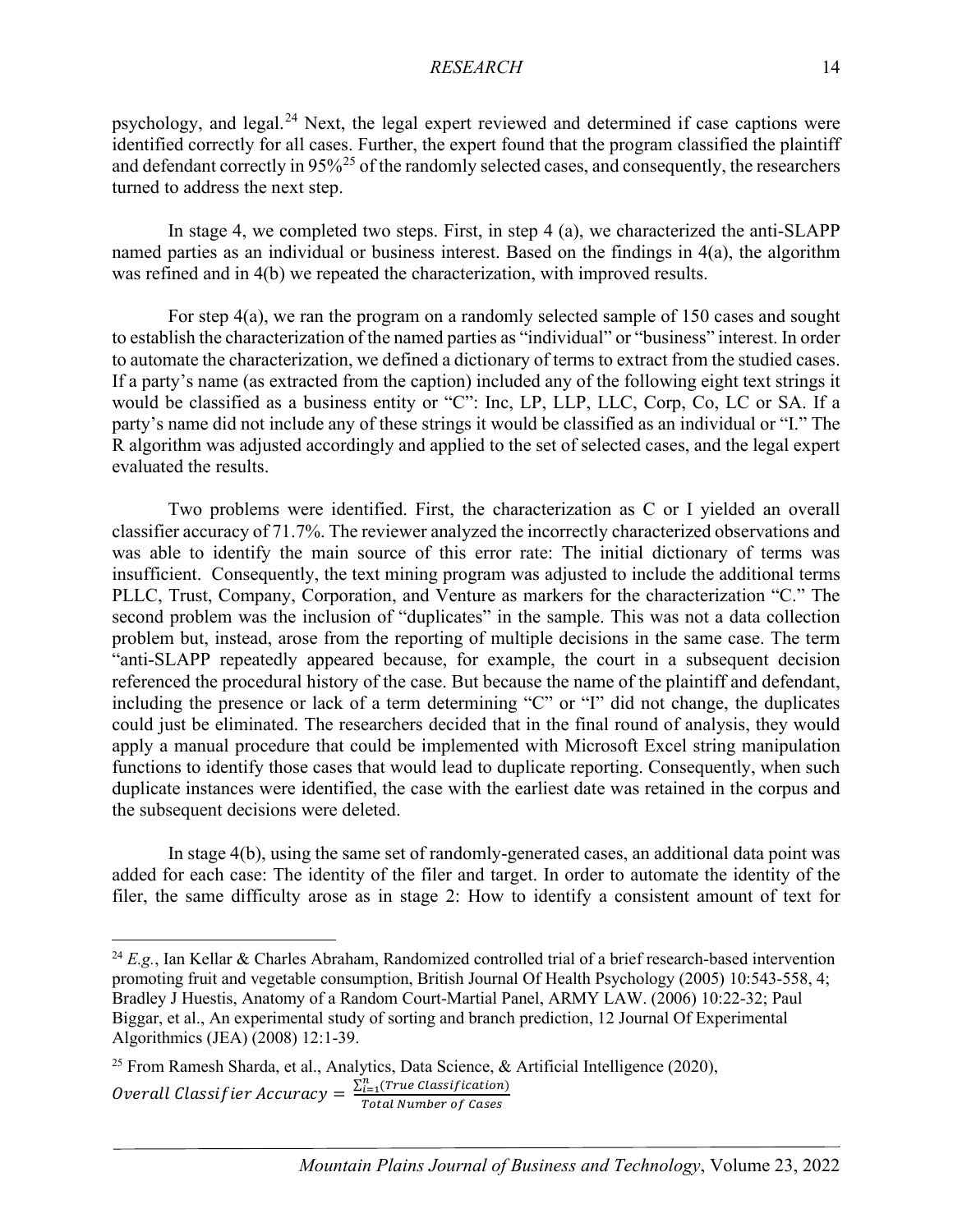extraction that would be uniform across cases. Seeing no other workable solution, we decided to assume the defendant would be the filer and the plaintiff the target, a reasonable assumption, according to the legal expert. This identification would be entered automatically by the algorithm in the Excel table.

The results of the automatic classification were reviewed by the legal expert. In 115 (76.7%) of the cases the defendant was correctly identified as the filer; in 25 cases (16.7%) the defendant was not the filer and in 10 cases (6.7%) no anti-SLAPP motion had been filed in the case. The legal expert identified the source of both of these types of errors. The incorrect designation of the filer occurred in cases involving either a cross or counter claim. In these cases, the assumption that the defendant would be the filer failed because the original plaintiff, faced with a counter claim constituting a "SLAPP," would be the filer. Similarly, given a "SLAPP" cross claim, the defendant filing the cross claim would be the target (and the other defendant the filer). This problem could be resolved by eliminating cases including cross or counter claims. The second problem arose in cases in which an anti-SLAPP statute was referenced in regard to a different legal issue. The researchers did not resolve this problem but, given the accuracy could not readily identify a solution to this problem but, given the small number of these cases, the inclusion of these in subsequent analyses did not undermine the validity of the results, as demonstrated below.

In stage 5, we selected a new random set of 150 cases following the procedure explained in stage 4. We applied the algorithm for characterization as "C" or "I" and the added terms "cross" and "counter" to flag cases for deletion from the corpus. All duplicates were also deleted. The resulting corpus contained 109 cases. The results were reviewed by the legal expert.

We performed a chi-square test to measure the distribution of individuals and corporations counted as filers and targets and compare the classification done by the algorithm against the one performed by the legal expert on the same sample of 109 cases. The sample had one degree of freedom and an  $\chi^2$  critical value of 3.841 at a significance level of 0.05.

| Type of Filer                                               | AUTO(0) | Human $(E)$ | $O-E$          | $(O-E)^2$  | $(O - E)^2/E$ |
|-------------------------------------------------------------|---------|-------------|----------------|------------|---------------|
| I                                                           | 90      | 86          | $\overline{4}$ | 16         | 0.186         |
| C                                                           | 10      | 23          | -4             | 16         | 0.696         |
|                                                             |         |             |                | $\chi^2$ = | 0.882         |
| I = Individual, C = corporation, O = observed, E = Expected |         |             |                |            |               |
| Table 2. Classification of I or C when Filer                |         |             |                |            |               |
| Type of Filer                                               | AUTO(0) | Human $(E)$ | $O-E$          | $(O-E)2$   | $(O - E)^2/E$ |
| I                                                           | 86      | 80          | 6              | 36         | 0.450         |
| C                                                           | 23      | 29          | -6             | 36         | 1.241         |
|                                                             |         |             |                | $\chi^2 =$ | 1.691         |

| Table 1. Classification of I or C when Target |  |  |  |
|-----------------------------------------------|--|--|--|
|-----------------------------------------------|--|--|--|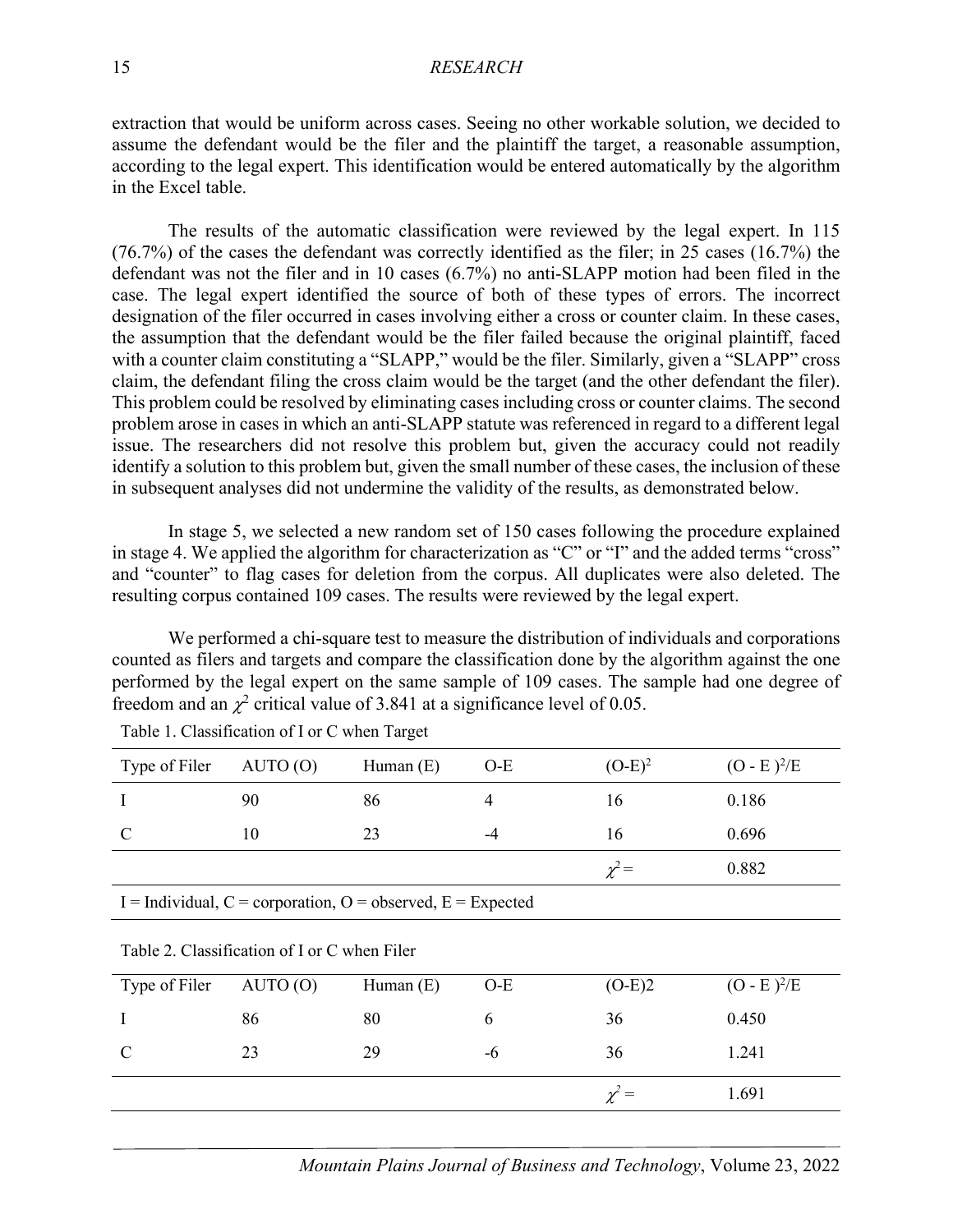$I =$ Individual, C = corporation, O = observed, E = Expected

As shown in Tables 1 and 2, the entity's classification as the filer or the target of anti-SLAPP motions performed by the algorithm and the human expert are not statistically different since, in both tables,  $\gamma^2$  is below the critical value.

In addition, we performed a more robust Chi-square test considering both parties combined together.

| Type of Filer                                                     | AUTO(0) | Human $(E)$ | $O-E$ | $(O-E)2$   | $(O - E)^2/E$ |
|-------------------------------------------------------------------|---------|-------------|-------|------------|---------------|
| $\top$                                                            | 176     | 166         | 10    | 100        | 0.602         |
| $\mathbf C$                                                       | 42      | 52          | $-10$ | 100        | 1.923         |
|                                                                   |         |             |       | $\gamma =$ | 2.525         |
| I = Individual, $C =$ corporation, $O =$ observed, $E =$ Expected |         |             |       |            |               |

Table 3. Classification of I or C when Target and Filer considered together

This also indicates that the categorization distribution of the program and the legal expert did not differ, since the Chi-square statistic is below of the critical value of 3.841.

To corroborate results, we applied the Cohen's Kappa inter-raters' reliability. Cohen's Kappa is used when comparing the degree to which two raters categorize nominal categories or events in a consistent way.<sup>[\[1\]](#page-16-0)</sup> This is a technique that has been used across multiple disciplines, and "it is the most important and most widely accepted measure of interrater reliability when the outcome of interest is measured on a nominal scale."[\[2\]](#page-16-1) Researchers who apply interrater reliability indicate that values between 0.61 and 0.80 indicate substantial, and between 0.81 and 1.0 indicate almost perfect<sup>[\[3\]](#page-16-2)</sup> agreement between or among raters.<sup>[\[4\]](#page-16-3)</sup> We used IBM SPSS version 24 and calculated the agreement to classify parties as corporations or individuals. Results indicate that Cohen's Kappa inter-raters' reliability between the algorithm and the human expert has a value of 0.80 when the party is a filer, and a value of 0.82 when it is the target (Tables 4 and 5). Based on the defined thresholds in interrater reliability literature, we assert that the classification agreement between the algorithm and the human expert is in the border between almost perfect and substantial.

Table 4. Consistency Classifying C or I as Filer

<span id="page-16-0"></span><sup>&</sup>lt;sup>1</sup> Kevin A Hallgren, Computing inter-rater reliability for observational data: an overview and tutorial,  $8$  Tutorials In Quantitative Methods For Psychology (2012) 8:23-34, 1.

<span id="page-16-1"></span> $2(p.165)$ , Shuyan Sun, Meta-analysis of Cohen's kappa, 11 HEALTH SERVICES AND OUTCOMES RESEARCH METHODOLOGY (2011).

<span id="page-16-2"></span><sup>&</sup>lt;sup>3</sup> Mary L McHugh, Interrater reliability: the kappa statistic, 22 Biochemia Medica (2012) 22:276-282, 3.

<span id="page-16-3"></span><sup>4</sup> J Richard Landis & Gary G Koch, The measurement of observer agreement for categorical data, Biometrics (1977).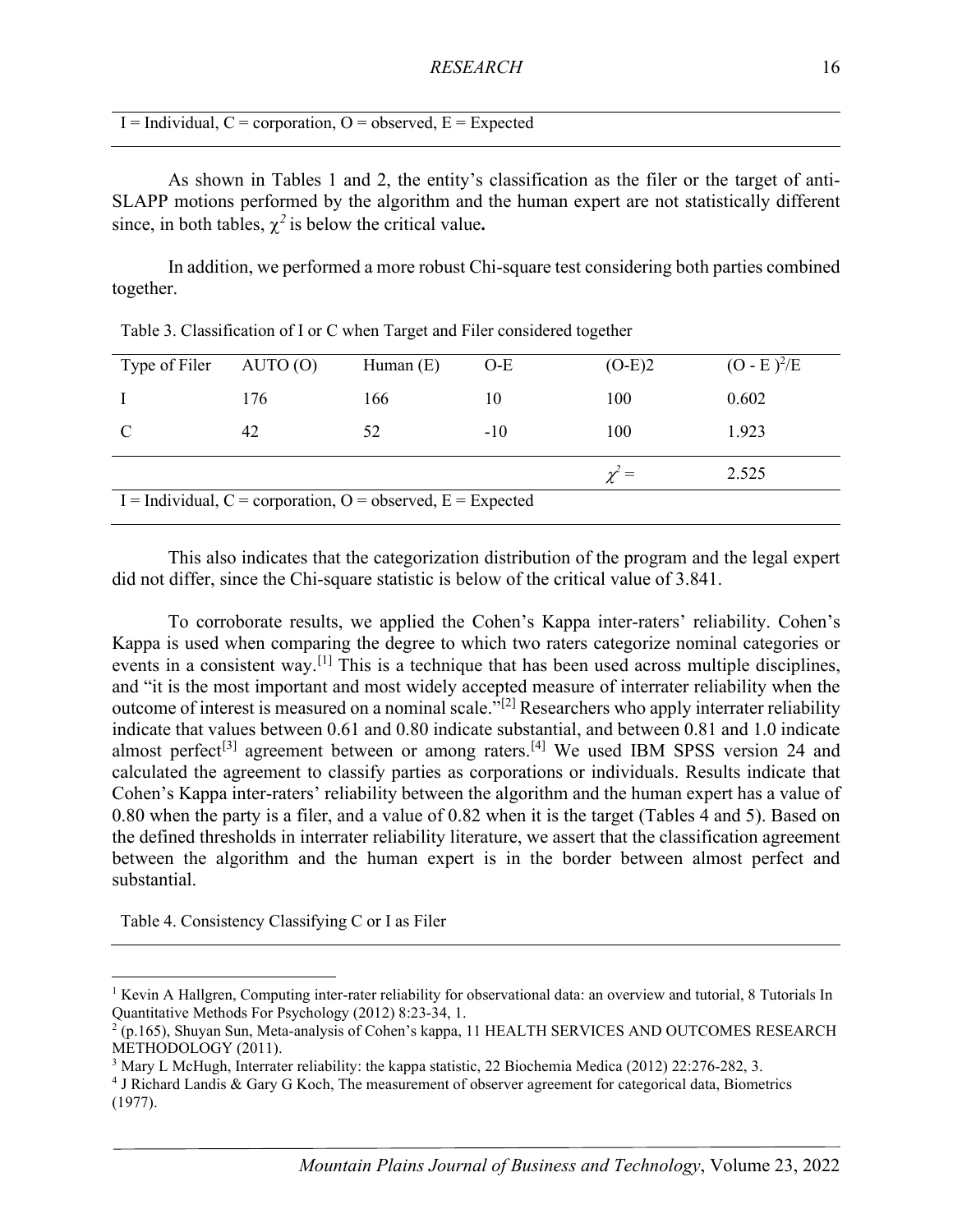| <b>RESEARCH</b><br>17 |
|-----------------------|
|                       |

| Value                                             | <b>Asymptotic Standard Error</b> | Approximate Significance |  |  |  |
|---------------------------------------------------|----------------------------------|--------------------------|--|--|--|
| 0.80                                              | 0.07                             | 8.44                     |  |  |  |
| 109                                               |                                  |                          |  |  |  |
| Table 5. Consistency Classifying C or I as Target |                                  |                          |  |  |  |
| Value                                             | Asymptotic Standard Error        | Approximate Significance |  |  |  |
| 0.82                                              | 0.07                             | 8.66                     |  |  |  |
| 109                                               |                                  |                          |  |  |  |
|                                                   |                                  |                          |  |  |  |

In stage 6, having corroborated that the algorithm and legal expert consistently agreed on the classification and identification of parties from the one hundred fifty document sample, we proceeded to conduct the automated analysis on the corpus of 4,940 California anti-SLAPP cases. The algorithm produced a metadata file that included fields for case title, target, filer, and classification as individual or corporation. Next, we applied string manipulation functions from Excel and found 1,349 documents referencing the same anti-SLAPP case, which were eliminated except for the first one reported, chronologically, leaving a corpus of 4,180 documents. We proceeded to review for and eliminate those documents that were automatically flagged by the algorithm as cases including cross or counter claims. One hundred seventy-six such documents were identified and deleted from the data set. A final issue was noted in this stage: The presence of "In Re" captioned cases in which the plaintiff and defendant are not named and, therefore, could not be identified with the algorithm. These were deleted, resulting in a final data set of 3,980 cases in which an anti-SLAPP motion was filed in federal or state court in California. The results section follows.

| Computer-based analysis               | Human analysis                          | Results                               |
|---------------------------------------|-----------------------------------------|---------------------------------------|
| Pre-Analysis:                         |                                         | Total cases identified: 6,738         |
| Performed on December 19/2019         |                                         |                                       |
|                                       |                                         |                                       |
| Cutoff date: 10/30/2019               |                                         |                                       |
| Stage 1:                              |                                         | Outcome:                              |
| Statistical analysis                  |                                         | Total cases: 6,738                    |
|                                       |                                         | California cases: 4,940 (73.3%)       |
|                                       |                                         | State: 3,739 (75.7%)                  |
|                                       |                                         | Federal: 1,201 (24.3%)                |
|                                       |                                         | Action taken:                         |
|                                       |                                         | Analysis focused on California        |
|                                       |                                         | cases. In consequence we created a    |
|                                       |                                         | new set of only cases from            |
|                                       |                                         | California.                           |
| Stage 2:                              | Legal expert reviewed a sample of 20    | Problem Identified:                   |
| Attempt to identify anti-SLAPP        | verifying<br>plaintiffs<br>cases<br>and | Results indicated that we could not   |
| parties by text mining<br>the         | defendants identified.                  | consistently rely on the text         |
| "Opinion" section.                    |                                         | extracted to identify both parties    |
| An algorithm was developed in R       |                                         | involved in an anti-SLAPP filing. A   |
| ver. 3.6 to extract initial paragraph |                                         | total review was required since there |
| containing the first reference of     |                                         | was not consistency in the text       |
| anti-SLAPP.                           |                                         | structure.                            |

Table 6. Summary of different Stages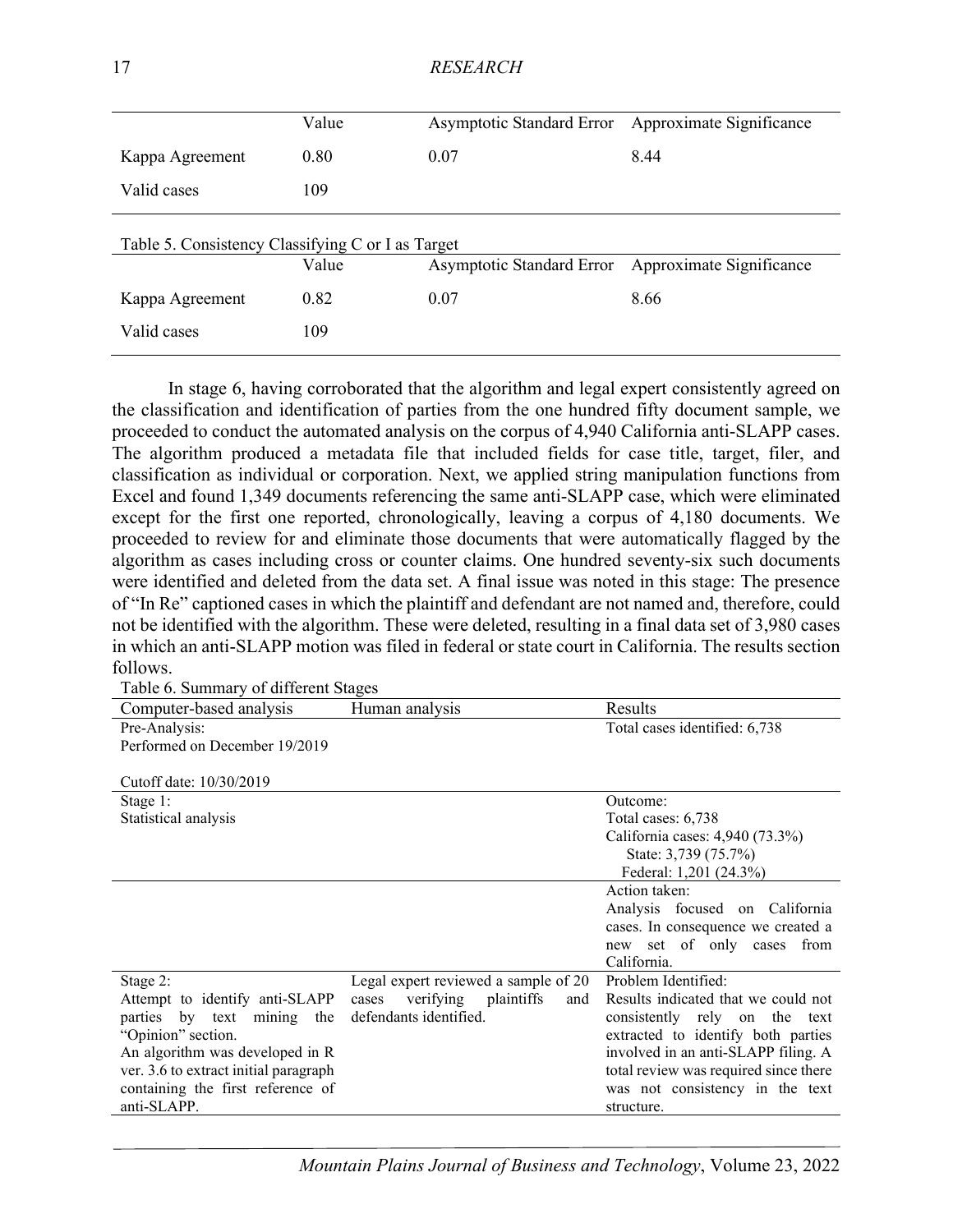|                                                                                                                                                                                                                                                                                                              |                                                                                                                                        | We concluded that following this<br>strategy we would need to review<br>the whole document completely<br>losing any advantage from an<br>automated text extraction.<br>Alternative route:                                                                                                                                                                                                                                              |
|--------------------------------------------------------------------------------------------------------------------------------------------------------------------------------------------------------------------------------------------------------------------------------------------------------------|----------------------------------------------------------------------------------------------------------------------------------------|----------------------------------------------------------------------------------------------------------------------------------------------------------------------------------------------------------------------------------------------------------------------------------------------------------------------------------------------------------------------------------------------------------------------------------------|
| Stage 3:                                                                                                                                                                                                                                                                                                     | Legal expert reviewed a sample of 50                                                                                                   | Team went back to Nexis-Uni<br>database to check additional case<br>information. From the metadata of<br>1,000 cases we noticed that both<br>parties were in the case caption,<br>listing plaintiffs first and defendants<br>second.<br>The limitation was that we had more<br>than 1,000 cases to analyze, so the<br>decision was to extract the parties<br>caption.<br>from case<br>This<br>was<br>performed in stage 3.<br>Outcome: |
| New approach tested with a pilot<br>of 50 cases. An automated<br>extraction, using a new R<br>algorithm was executed searching<br>for both parties within the case<br>caption. An Excel file was created<br>including case's title and two<br>columns<br>with plaintiffs<br>and<br>defendants, respectively. | cases verifying that plaintiff and<br>defendant were accurately extracted.                                                             | Parties' identification was validated.<br>Team decided to run it on a larger<br>sample                                                                                                                                                                                                                                                                                                                                                 |
| Stage 4a:<br>We ran the R algorithm adding a<br>routine to classify each party as<br>(I)ndividual or (C)ompany. We<br>used a dictionary of terms<br>including terms such as Inc., LP,<br>LLP, LLC. A set of 150 cases were<br>selected based on randomly<br>generated numbers to be reviewed.<br>$(*)$       | Legal expert reviewed the random<br>sample of 150 cases to corroborate the<br>identification<br>plaintiffs<br>of<br>and<br>defendants. | Problem Identified:<br>We found less than 17% of incorrect<br>parties' identification.<br>In addition, we found two pairs of<br>cases referring to the same original<br>case, respectively.                                                                                                                                                                                                                                            |
|                                                                                                                                                                                                                                                                                                              |                                                                                                                                        | Action taken:<br>A decision was made to only keep<br>the earliest document referring to<br>each case.                                                                                                                                                                                                                                                                                                                                  |
| Stage 4b:<br>modified<br>algorithm<br>We<br>the<br>looking to identify plaintiffs and<br>defendants as filer or target of the<br>anti-SLAPP claim. We selected<br>150 cases based on the same set of<br>random numbers previously used<br>to be reviewed on their parties'<br>identification. (*)            | Legal expert reviewed the random<br>sample to corroborate plaintiffs and<br>defendants' identification as filer or<br>target.          | Outcome:<br>(Chi-square report)<br>We found a new problem: counter-<br>claim and cross-claim cases were<br>identified<br>when<br>parties'<br>classification failed.                                                                                                                                                                                                                                                                    |
|                                                                                                                                                                                                                                                                                                              |                                                                                                                                        | Action taken:<br>Team decided to identify counter-<br>and cross-claims which<br>claims<br>would be eliminated.                                                                                                                                                                                                                                                                                                                         |
| Stage 5:                                                                                                                                                                                                                                                                                                     | Counter-claim and cross-claim cases                                                                                                    | Outcome:                                                                                                                                                                                                                                                                                                                                                                                                                               |